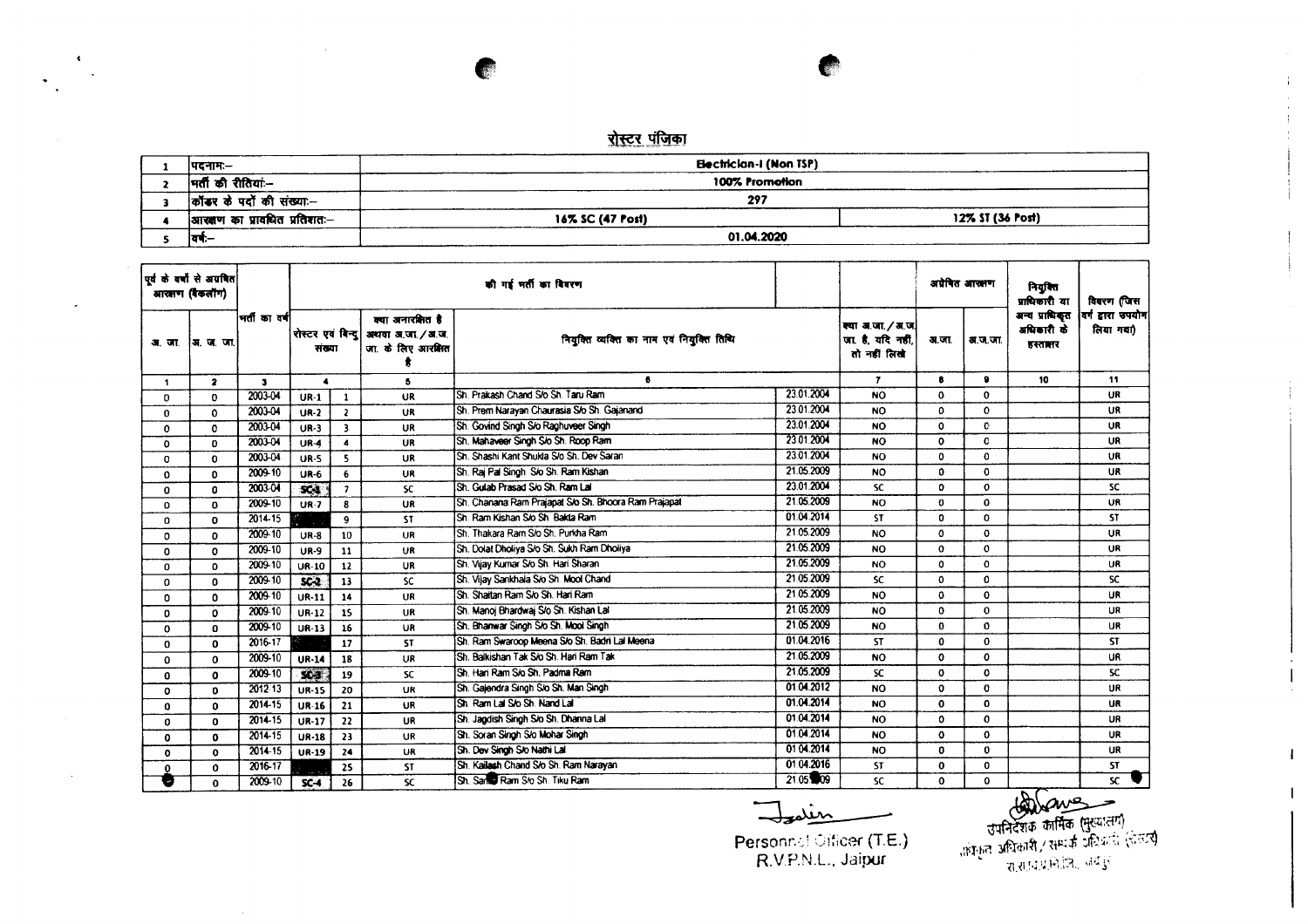|              | पूर्व के वर्षों से अग्रवित<br>आरतण किलोंग) |                |                             |    |                                                           | की गई सुतीं का विवरण                                      |            |                                                     | अयेकित आरक्षण |              | नियुक्ति<br>प्राधिकारी या               | विवरण (जिस                     |
|--------------|--------------------------------------------|----------------|-----------------------------|----|-----------------------------------------------------------|-----------------------------------------------------------|------------|-----------------------------------------------------|---------------|--------------|-----------------------------------------|--------------------------------|
|              | अस. जा.  अस. ज. जा.                        | । मतौं का वर्ष | रोस्टर एवं विन्द।<br>संख्या |    | क्या अनारशित है<br>अथवा अ.जा. / अ.ज.<br>जा के लिए आरक्षित | नियुक्ति व्यक्ति का नाम एवं नियुक्ति तिथि                 |            | क्या अ.जा./अ.ज<br>जा. है, यदि नहीं,<br>तो नहीं लिखे | अ.जा.         | अ.ज.जा.      | अन्य प्राधिकृत<br>अधिकारी के<br>डस्तानर | वर्ग द्वारा उपयोग<br>लिया गया) |
| $\mathbf{1}$ | $\mathbf{z}$                               | $\mathbf{3}$   | $\blacktriangleleft$        |    | $\bullet$                                                 | 6                                                         |            | $\mathbf{r}$                                        | 8             | $\bullet$    | 10                                      | 11                             |
| $\Omega$     | $\Omega$                                   | $2014 - 15$    | <b>UR-20</b>                | 27 | UR                                                        | Sh. Ratan Singh S/o Sh. Choley Lal                        | 01.04.2014 | <b>NO</b>                                           | $\Omega$      | O            |                                         | <b>UR</b>                      |
| 0            | $\Omega$                                   | 2014-15        | UR-21                       | 28 | UR                                                        | Sh. Rameshwar S/o Sh. Jhar Singh                          | 01.04.2014 | <b>NO</b>                                           | $\Omega$      | $\Omega$     |                                         | <b>UR</b>                      |
| $\Omega$     | $\Omega$                                   | 2014-15        | <b>UR-22</b>                | 29 | <b>UR</b>                                                 | Sh. Rajesh Jha S/o Sh. Ram Swaroop                        | 01.04.2014 | <b>NO</b>                                           | $\mathbf 0$   | $\mathbf 0$  |                                         | UR                             |
| 0            | $\circ$                                    | 2014-15        | <b>UR-23</b>                | 30 | UR                                                        | Sh. Gopal S/o Shiv Shanker                                | 01.04.2014 | <b>NO</b>                                           | $\Omega$      | $\bf{0}$     |                                         | UR                             |
| 0            | $\mathbf 0$                                | 2014-15        | <b>UR-24</b>                | 31 | UR                                                        | Sh. Jagdish Singh S/o Sh. Sawai Singh                     | 01.04.2014 | <b>NO</b>                                           | 0             | $\mathbf o$  |                                         | UR                             |
| 0            | $\Omega$                                   | 2015-16        | <b>SC-5</b>                 | 32 | SC                                                        | Sh. Rakesh Kumar S/o Prikshat Rai                         | 01.04.2015 | SC                                                  | $\mathbf 0$   | $\mathbf 0$  |                                         | SC.                            |
| O            | $\Omega$                                   | 2015 16        | <b>UR-25</b>                | 33 | UR                                                        | Sh. Ganga Ram S/o Sh. Madan Lal                           | 01.04.2015 | <b>NO</b>                                           | 0             | $\bf{0}$     |                                         | UR                             |
| $\mathbf{O}$ | $\Omega$                                   | 2016-17        |                             | 34 | <b>ST</b>                                                 | Sh. Pravesh Kumar Meena S/o Sh. Ram Chandra Meena         | 01.04.2016 | ST                                                  | $\mathbf{o}$  | $\mathbf{0}$ |                                         | <b>ST</b>                      |
| 0            | 0                                          | 2015-16        | <b>UR-26</b>                | 35 | UR                                                        | Sh. Pawan Kumar Yadav S/o Raj Mal Yadav                   | 01.04.2015 | <b>NO</b>                                           | $\mathbf{0}$  | $\mathbf 0$  |                                         | UR                             |
| $\mathbf{0}$ | $\Omega$                                   | 2015-16        | <b>UR-27</b>                | 36 | UR                                                        | Sh Bodan Singh S/o Sh. Babu Ram                           | 01.04.2015 | <b>NO</b>                                           | 0             | $\mathbf 0$  |                                         | UR                             |
| 0            | $\mathbf o$                                | 2015.16        | <b>UR-28</b>                | 37 | UR                                                        | Sh. Mohan Singh S/o Sh. Lachhi Ram                        | 01.04.2015 | <b>NO</b>                                           | $\mathbf{0}$  | $\bf{0}$     |                                         | UR                             |
| $\mathbf 0$  | 0                                          | 2015-16        | $SC-6$                      | 38 | SC                                                        | Sh. Moda Ram S/o Gumana Ram                               | 01.04.2015 | SC.                                                 | $\mathbf{o}$  | $\mathbf{0}$ |                                         | <b>SC</b>                      |
| 0            | 0                                          | 2016-17        | <b>UR-29</b>                | 39 | <b>UR</b>                                                 | Sh. Ram Kumar Singh S/o Sh. Dalla Ram                     | 01.04.2016 | <b>NO</b>                                           | 0             | 0            |                                         | UR                             |
| $\mathbf 0$  | $\mathbf 0$                                | 2016-17        | <b>UR-30</b>                | 40 | UR                                                        | Sh. Kajod Mal Sharma S/o Sh. Devi Lal                     | 01.04.2016 | <b>NO</b>                                           | 0             | 0            |                                         | UR                             |
| $\mathbf 0$  | $\mathbf{o}$                               | 2016-17        | UR-31                       | 41 | UR                                                        | Sh. Jai Pal Singh S/o Sh. Hanuman Singh                   | 01.04.2016 | <b>NO</b>                                           | 0             | $\Omega$     |                                         | UR.                            |
| 0            | $\mathbf 0$                                | 2016-17        |                             | 42 | <b>ST</b>                                                 | Sh. Babu Lal Meena S/o Sh. Ram Singh Meena                | 01.04.2016 | <b>ST</b>                                           | 0             | $\Omega$     |                                         | <b>ST</b>                      |
| $\mathbf 0$  | $\Omega$                                   | 2016-17        | UR-32                       | 43 | UR                                                        | Sh. Choth Mal S/o Sh. Badri Lai                           | 01.04.2016 | <b>NO</b>                                           | $\circ$       | $\Omega$     |                                         | UR                             |
| $\mathbf 0$  | $\mathbf 0$                                | 2015-16        | $5C-7$                      | 44 | <b>SC</b>                                                 | Sh. Varda S/o Sh. Har Lal                                 | 01.04.2015 | <b>SC</b>                                           | 0             | $\mathbf 0$  |                                         | <b>SC</b>                      |
| 0            | $\mathbf 0$                                | 2016-17        | UR-33                       | 45 | UR                                                        | Sh. Tej Narayan Sharma Sio Sh. Roop Narayan Sharma        | 01.04.2016 | <b>NO</b>                                           | 0             | $\Omega$     |                                         | <b>UR</b>                      |
| $\mathbf{0}$ | $\Omega$                                   | 2016-17        | UR-34                       | 46 | UR                                                        | Sh. V. Kumar S S/o O Sh. S Vinayagan                      | 01.04.2016 | <b>NO</b>                                           | $\mathbf{o}$  | $\mathbf 0$  |                                         | UR                             |
| 0            | $\bf{0}$                                   | 2016-17        | <b>UR-35</b>                | 47 | UR                                                        | Sh. Rajesh Kumar Yadav S/o Sh. Jagdish Pd.                | 01.04.2016 | <b>NO</b>                                           | $\mathbf 0$   | $\mathbf{o}$ |                                         | UR                             |
| 0            | $\Omega$                                   | 2016-17        | <b>UR-36</b>                | 48 | UR                                                        | Sh. Prabhu Singh S/o Sh. Govind Singh                     | 01.04.2016 | <b>NO</b>                                           | $\mathbf{o}$  | $\Omega$     |                                         | UR                             |
| $\mathbf 0$  | $\mathbf 0$                                | 2016-17        | UR-37                       | 49 | UR                                                        | Sh. Manohar Singh Mertia S/o Sh. Sarwan Singh Mertia      | 01.04.2016 | <b>NO</b>                                           | 0             | $\bf{0}$     |                                         | UR                             |
| $\mathbf 0$  | $\mathbf 0$                                | 2016-17        |                             | 50 | <b>ST</b>                                                 | Sh. Bhabli Ram Meena S/o Sh. Sukh Ram Meena               | 01.04.2016 | <b>ST</b>                                           | 0             | 0            |                                         | <b>ST</b>                      |
| 0            | $\Omega$                                   | 2016-17        | $56-8$                      | 51 | <b>SC</b>                                                 | Sh. Rakesh Raiger S/o Badri Narain                        | 01.04.2016 | SC                                                  | 0             | 0            |                                         | <b>SC</b>                      |
| 0            | $\mathbf 0$                                | 2016-17        | <b>UR-38</b>                | 52 | <b>UR</b>                                                 | Sh. Devender Kurnar Sharma S/o Sh. Rajender Prasad Sharma | 01.04.2016 | <b>NO</b>                                           | $\bullet$     | $\mathbf 0$  |                                         | UR                             |
| 0            | O                                          | 2016-17        | UR-39                       | 53 | UR                                                        | Sh. Shrenik Kumar Jain S/o Sh. Shanti Lal Jain            | 01.04.2016 | <b>NO</b>                                           | $\mathbf 0$   | $\mathbf 0$  |                                         | <b>UR</b>                      |
| $\mathbf 0$  | $\mathbf{0}$                               | 2016-17        | <b>UR-40</b>                | 54 | UR                                                        | Sh. Bhupendra Kumar Sio Sh. Ramesh Dutt Sharma            | 01.04.2016 | <b>NO</b>                                           | $\mathbf{0}$  | 0            |                                         | <b>UR</b>                      |
| $\Omega$     | $\Omega$                                   | 2016-17        | UR-41                       | 55 | UR.                                                       | Sh. Manoj Kumar Sharma Sio Sh. Sohan Lai Sharma           | 01.04.2016 | <b>NO</b>                                           | $\mathbf{o}$  | $\mathbf 0$  |                                         | UR                             |
| $\mathbf o$  | $\Omega$                                   | 2016-17        | <b>UR-42</b>                | 56 | <b>UR</b>                                                 | Sh. Suresh Chandra Nagda S/o Sh. Shyam Lai Nagda          | 01.04.2016 | <b>NO</b>                                           | 0             | $\mathbf{o}$ |                                         | UR                             |
| $\mathbf{o}$ | 0                                          | 2016-17        | 359                         | 57 | <b>SC</b>                                                 | Sh. Mahendra Kumar Varma S/o Sh. Chittar Mal              | 01.04.2016 | <b>SC</b>                                           | 0             | $\mathbf o$  |                                         | SC.                            |
| $\Omega$     | $\mathbf{0}$                               | 2016-17        | UR-43                       | 58 | UR                                                        | Sh. Ashwani Kr. Sharma Sio Sh. Satya Narain Sharma        | 01.04.2016 | <b>NO</b>                                           | $\mathbf{0}$  | $\mathbf{0}$ |                                         | <b>UR</b>                      |
| $\Omega$     | 0                                          | 2016-17        |                             | 59 | ST                                                        | Sh. Har Lai Meena S/o Sh. Khandu Ram Meena                | 01.04.2016 | ST                                                  | ٥             | 0            |                                         | ST                             |
| $\mathbf 0$  | 0                                          | 2016-17        | <b>UR-44</b>                | 60 | UR                                                        | Sh. Janki Prasad Chhimpa S/o Sh. Satya Narayan Chhimpa    | 01.04.2016 | <b>NO</b>                                           | $\mathbf{o}$  | 0            |                                         | UR                             |
| $\mathbf{0}$ | $\Omega$                                   | 2015-17        | <b>UR-45</b>                | 61 | <b>UR</b>                                                 | Sh. Pradeep Kumar Sharma S/o Sh. Jagdish Prasad Sharma    | 01.04.2016 | <b>NO</b>                                           | $\mathbf{o}$  | 0            |                                         | UR                             |

 $\mathcal{L}$ 

 $\sim 10^{-1}$ 

Personnel Officer (T.E.)

**Children de Commencer de Commence de la Commence de la Commence de la Commence de la Commence de la Commence de la Commence de la Commence de la Commence de la Commence de la Commence de la Commence de la Commence de la C** 

 $\mathcal{L}^{\text{max}}_{\text{max}}$  and  $\mathcal{L}^{\text{max}}_{\text{max}}$ 

 $\sim 4$ 

 $\epsilon$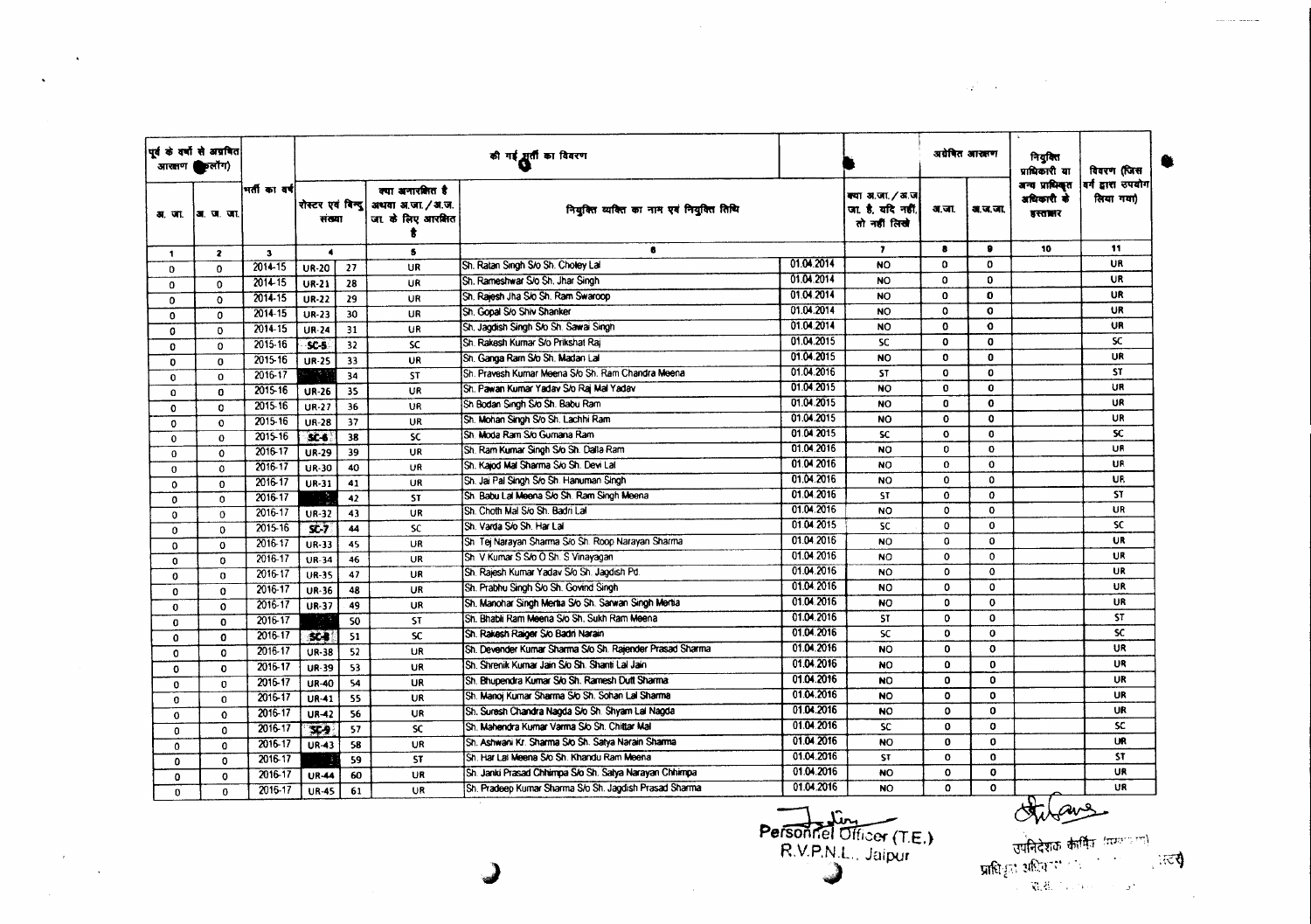|              | पूर्व के वर्षों से अग्रवित<br>आरक्षण (बैकलॉग) |                         |                      |                 |                                                                                | की गई भर्ती का विवरण                                    |            |                                                     |              | अग्रेषित आखाण | नियुक्ति<br>प्राधिकारी या               | विवरण (जिस                     |
|--------------|-----------------------------------------------|-------------------------|----------------------|-----------------|--------------------------------------------------------------------------------|---------------------------------------------------------|------------|-----------------------------------------------------|--------------|---------------|-----------------------------------------|--------------------------------|
| अज           | अ. ज. जा                                      | भर्ती का वर्ष।          | संख्या               |                 | क्या अनारशित है<br>रोस्टर एवं बिन्दु अध्यया अ.जा. / अ.ज.<br>जा. के लिए आरक्षित | नियुक्ति व्यक्ति का नाम एवं नियुक्ति तिथि               |            | क्या अ.जा./अ.ज<br>जा. है. यदि नहीं,<br>तो नहीं लिखे | अ.जा.        | अ.ज.जा.       | अन्य प्राधिकृत<br>अधिकारी के<br>हस्तानर | वर्ग द्वारा उपयोग<br>लिया गया) |
| 1            | $\mathbf{2}$                                  | $\overline{\mathbf{3}}$ | $\ddot{\phantom{a}}$ |                 | 5                                                                              | 6                                                       |            | $\overline{\mathbf{r}}$                             | 8            | ۰             | 10                                      | 11                             |
| 0            | 0                                             | 2016-17                 | <b>UR-46</b>         | 62              | UR                                                                             | Sh. Dharmendra Swami S/o Sh. Yagyapal Swami             | 01.04.2016 | <b>NO</b>                                           | O            | $\mathbf 0$   |                                         | <b>UR</b>                      |
| $\mathbf 0$  | 0                                             | 2016-17                 | $SC-10$              | 63              | <b>SC</b>                                                                      | Sh. Ram Dayal Slo Sh. Lalla Ram                         | 01.04.2016 | SC.                                                 | O            | $\Omega$      |                                         | SC.                            |
| 0            | 0                                             | 2016-17                 | <b>UR-47</b>         | 64              | UR                                                                             | Sh. Subhash Chander Birda S/o Sh. Gopal Singh Birda     | 01.04.2016 | <b>NO</b>                                           | $\bullet$    | $\mathbf o$   |                                         | UR                             |
| $\Omega$     | $\mathbf 0$                                   | 2016-17                 | <b>UR-48</b>         | 65              | <b>UR</b>                                                                      | Sh. Deepak Kumar Sheoran S/o Sh. Raj Singh Sheoran      | 01.04.2016 | <b>NO</b>                                           | $\mathbf{o}$ | $\mathbf{o}$  |                                         | UR                             |
| $\Omega$     | $\mathbf 0$                                   | 2016-17                 | <b>UR-49</b>         | 66              | UR                                                                             | Sh. Bhawani Shanker Joshi S/o Sh. Roop Kishore Joshi    | 01.04.2016 | <b>NO</b>                                           | $\Omega$     | 0             |                                         | UR                             |
| $\mathbf 0$  | $\mathbf{0}$                                  | 2016-17                 |                      | 67              | <b>ST</b>                                                                      | Sh. Hemraj Meena S/o Sh. Prabhu Lal Meena               | 01.04.2016 | <b>ST</b>                                           | o            | $\mathbf{0}$  |                                         | <b>ST</b>                      |
| $\Omega$     | 0                                             | 2016-17                 | <b>UR-50</b>         | 68              | <b>UR</b>                                                                      | Sh. Surya Prakash Bhati S/o Sh. Amar Chand Bhati        | 01.04.2016 | <b>NO</b>                                           | $\Omega$     | $\mathbf o$   |                                         | <b>UR</b>                      |
| O            | 0                                             | 2016-17                 | $SC-11$              | 69              | <b>SC</b>                                                                      | Sh. Maharai Singh S/o Sh. Shyama Ram                    | 01.04 2016 | <b>SC</b>                                           | 0            | $\mathbf o$   |                                         | <b>SC</b>                      |
| 0            | $\bf{0}$                                      | 2016-17                 | <b>UR-51</b>         | 70              | UR                                                                             | Sh. Mukhtar Ansari S/o Sh. Rafiq Ansari                 | 01.04.2016 | <b>NO</b>                                           | $\mathbf{o}$ | $\bullet$     |                                         | <b>UR</b>                      |
| $\Omega$     | $\mathbf{0}$                                  | 2016-17                 | <b>UR-52</b>         | 71              | UR                                                                             | Sh. Raghuwir Singh S/o Sh. Asu Singh                    | 01.04.2016 | <b>NO</b>                                           | $\Omega$     | c             |                                         | UR                             |
| $\Omega$     | 0                                             | 2016-17                 | <b>UR-53</b>         | 72              | UR                                                                             | Sh. Shishupal Burdak S/o Sh. Hanumana Ram               | 01.04.2016 | <b>NO</b>                                           | $\mathbf o$  | 0             |                                         | <b>UR</b>                      |
| $\mathbf 0$  | 0                                             | 2016-17                 | <b>UR-54</b>         | 73              | UR                                                                             | Sh. Virendra Kumar Baheti S/o Sh. Ravi Shanker Baheti   | 01.04.2016 | <b>NO</b>                                           | $\mathbf 0$  | $\mathbf{0}$  |                                         | UR                             |
| $\mathbf{o}$ | 0                                             | 2016-17                 | <b>UR-55</b>         | 74              | UR                                                                             | Sh. Govind Morwar S/o Sh. Laxmi Lal                     | 01.04.2016 | NO                                                  | $\mathbf{o}$ | $\bf{0}$      |                                         | UR                             |
| $\Omega$     | 0                                             | 2016-17                 |                      | 75              | <b>ST</b>                                                                      | Sh. Sugan Lai Meena S/o Sh. Surjan Lai Meena            | 01.04.2016 | <b>ST</b>                                           | $\mathbf{o}$ | $\mathbf{o}$  |                                         | <b>ST</b>                      |
| $\Omega$     | $\Omega$                                      | 2016-17                 | $SC-12$              | 76              | <b>SC</b>                                                                      | Sh. Devi Lal S/o Sh. Bhaira Ram                         | 01.04.2016 | <b>SC</b>                                           | o            | $\mathbf o$   |                                         | SC                             |
| $\Omega$     | 0                                             | 2016-17                 | <b>UR-56</b>         | $\overline{11}$ | UR                                                                             | Sh. Narendra S/o Sh. Rambhajan                          | 01.04.2016 | NO                                                  | $\mathbf o$  | 0             |                                         | <b>UR</b>                      |
| $\Omega$     | $\mathbf{o}$                                  | 2016-17                 | <b>UR-57</b>         | 78              | UR                                                                             | Sh. Dilip Kumar S/o Sh. Lalan Prasad                    | 01.04.2016 | <b>NO</b>                                           | $\Omega$     | $\mathbf{0}$  |                                         | UR                             |
| $\mathbf{0}$ | O                                             | 2016-17                 | <b>UR-58</b>         | 79              | UR                                                                             | Sh. Munna Kumar S/o Sh. Ashok Kumar                     | 0104.2016  | <b>NO</b>                                           | $\Omega$     | $\mathbf{o}$  |                                         | UR                             |
| $\Omega$     | 0                                             | 2016-17                 | <b>UR-59</b>         | 80              | <b>UR</b>                                                                      | Sh. Prem Pal Singh Sio Sh. Khajan Singh                 | 01.04.2016 | NO <sub>1</sub>                                     | 0            | 0             |                                         | UR                             |
| $\Omega$     | 0                                             | 2016-17                 | UR-60                | 81              | <b>UR</b>                                                                      | Sh. Gajanand Napit S/o Sh. Ratan Lal Napit              | 01.04.2016 | <b>NO</b>                                           | $\Omega$     | $\Omega$      |                                         | UR                             |
| $\Omega$     | $\Omega$                                      | 2016-17                 | $SC-13$              | 82              | <b>SC</b>                                                                      | Sh. Chunni Lat Regar S/o Sh. Toli Ram Regar             | 0104.2016  | <b>SC</b>                                           | $\Omega$     | $\Omega$      |                                         | SC.                            |
| $\mathbf 0$  | 0                                             | 2016-17                 | UR-61                | 83              | UR                                                                             | Sh. Hanuman Singh Bhati S/o Sh. Madan Singh Bhati       | 01.04.2016 | NO.                                                 | $\Omega$     | $\mathbf{0}$  |                                         | <b>UR</b>                      |
| $\Omega$     | 0                                             | 2016-17                 |                      | 84              | <b>ST</b>                                                                      | Sh. Gallu Ram Moena S/o Sh. Ram Phool Meena             | 01.04.2016 | <b>ST</b>                                           | 0            | $\Omega$      |                                         | <b>ST</b>                      |
| $\mathbf{o}$ | 0                                             | 2016-17                 | <b>UR-62</b>         | 85              | UR                                                                             | Sh. Ramji Lal Sharma S/o Sh. Kedar Prasad Sharma        | 01.04.2016 | <b>NO</b>                                           | o            | $\Omega$      |                                         | <b>UR</b>                      |
| $\Omega$     | $\mathbf{o}$                                  | 2016-17                 | UR-63                | 86              | UR                                                                             | Sh. Ranjeet Singh Naruka S/o Sh. Gopal Singh Naruka     | 01.04.2016 | <b>NO</b>                                           | $\Omega$     | $\Omega$      |                                         | <b>UR</b>                      |
| $\Omega$     | $\mathbf{o}$                                  | 2016-17                 | <b>UR-64</b>         | 87              | UR                                                                             | Sh. Jitendra Kumar Shukla S/o Sh. Suresh Chandra Shukla | 01.04.2016 | <b>NO</b>                                           | 0            | $\Omega$      |                                         | UR                             |
| $\Omega$     | $\mathbf{0}$                                  | 2016-17                 | $SC-14$              | 88              | <b>SC</b>                                                                      | Sh. Rakesh S/o Sh. Babu Lal                             | 01.04.2016 | SC.                                                 | $\Omega$     | $\Omega$      |                                         | SC.                            |
| $\Omega$     | $\Omega$                                      | 2016-17                 | <b>UR-65</b>         | 89              | UR                                                                             | Sh. Manish Kumar Sharma Sio Sh. Bhoj Raj Sharma         | 01.04.2016 | <b>NO</b>                                           | $\mathbf{o}$ | $\mathbf{0}$  |                                         | UR                             |
| $\Omega$     | $\Omega$                                      | 2016-17                 | UR-66                | 90              | <b>UR</b>                                                                      | Sh. Mohd. Ataur Rehman S/o Sh. Mohd. Anisur Rehman      | 01.04.2016 | <b>NO</b>                                           | $\mathbf o$  | $\Omega$      |                                         | UR.                            |
| $\mathbf{0}$ | $\mathbf{o}$                                  | 2016-17                 | UR-67                | 91              | UR                                                                             | Sh. Kamendra Mishra S/o Sh. Dayanand Mishra             | 01.04.2016 | <b>NO</b>                                           | $\Omega$     | $\Omega$      |                                         | UR.                            |
| $\Omega$     | $\Omega$                                      | $2017 - 18$             |                      | 92              | <b>ST</b>                                                                      | Sh.Rambaks Meena / Sh.Mulaya Ram Meena                  | 01.04.2017 | <b>ST</b>                                           | $\mathbf 0$  | $\Omega$      |                                         | <b>ST</b>                      |
| $\mathbf{0}$ | $\mathbf{o}$                                  | 2016-17                 | <b>UR-68</b>         | 93              | UR                                                                             | Sh. Bhupendra Kumar S/o Sh. Surendra Kumar              | 01.04.2016 | NO.                                                 | $\mathbf 0$  | $\Omega$      |                                         | <b>UR</b>                      |
| $\mathbf{o}$ | $\mathbf{o}$                                  | 2016-17                 | $5C-15$              | 94              | <b>SC</b>                                                                      | Sh. Tarun Kumar Kharkharia S/o Sh. Nand Kishore         | 01.04.2016 | <b>SC</b>                                           | $\mathbf{0}$ | $\Omega$      |                                         | SC.                            |
| $\mathbf{0}$ | $\Omega$                                      | 2016-17                 | <b>UR-69</b>         | 95              | UR                                                                             | Sh. Sandeep Kumar Sharma S/o Sh. Kailash Chand          | 01.04.2016 | <b>NO</b>                                           | 0            | $\Omega$      |                                         | <b>UR</b>                      |
| $\bf{0}$     | $\Omega$                                      | 2016-17                 | <b>UR-70</b>         | 96              | UR.                                                                            | Sh. Hanuman Prasad Jangir S/o Sh. Lallu Ram Carpenter   | 01.04.2016 | NO <sub>1</sub>                                     | $\Omega$     | $\Omega$      |                                         | <b>UR</b>                      |

( 80)

 $\label{eq:2} \frac{1}{\sqrt{2\pi}}\sum_{i=1}^N\frac{1}{\sqrt{2\pi}}\sum_{i=1}^N\frac{1}{\sqrt{2\pi}}\sum_{i=1}^N\frac{1}{\sqrt{2\pi}}\sum_{i=1}^N\frac{1}{\sqrt{2\pi}}\sum_{i=1}^N\frac{1}{\sqrt{2\pi}}\sum_{i=1}^N\frac{1}{\sqrt{2\pi}}\sum_{i=1}^N\frac{1}{\sqrt{2\pi}}\sum_{i=1}^N\frac{1}{\sqrt{2\pi}}\sum_{i=1}^N\frac{1}{\sqrt{2\pi}}\sum_{i=1}^N\frac{$ 

 $\bullet$ 

Julyn

Personnel Officer (T.E.)<br>R.V.P.N.L., Jaipur

(#

्दर्भावर्थः कार्मिकं (मुख्यासद)<br>जनिवेशकं कार्मिकं (पिचारी (नेपाल)<br>उपयोगी कार्यालय कर्णाटक

 $\sim 10^{11}$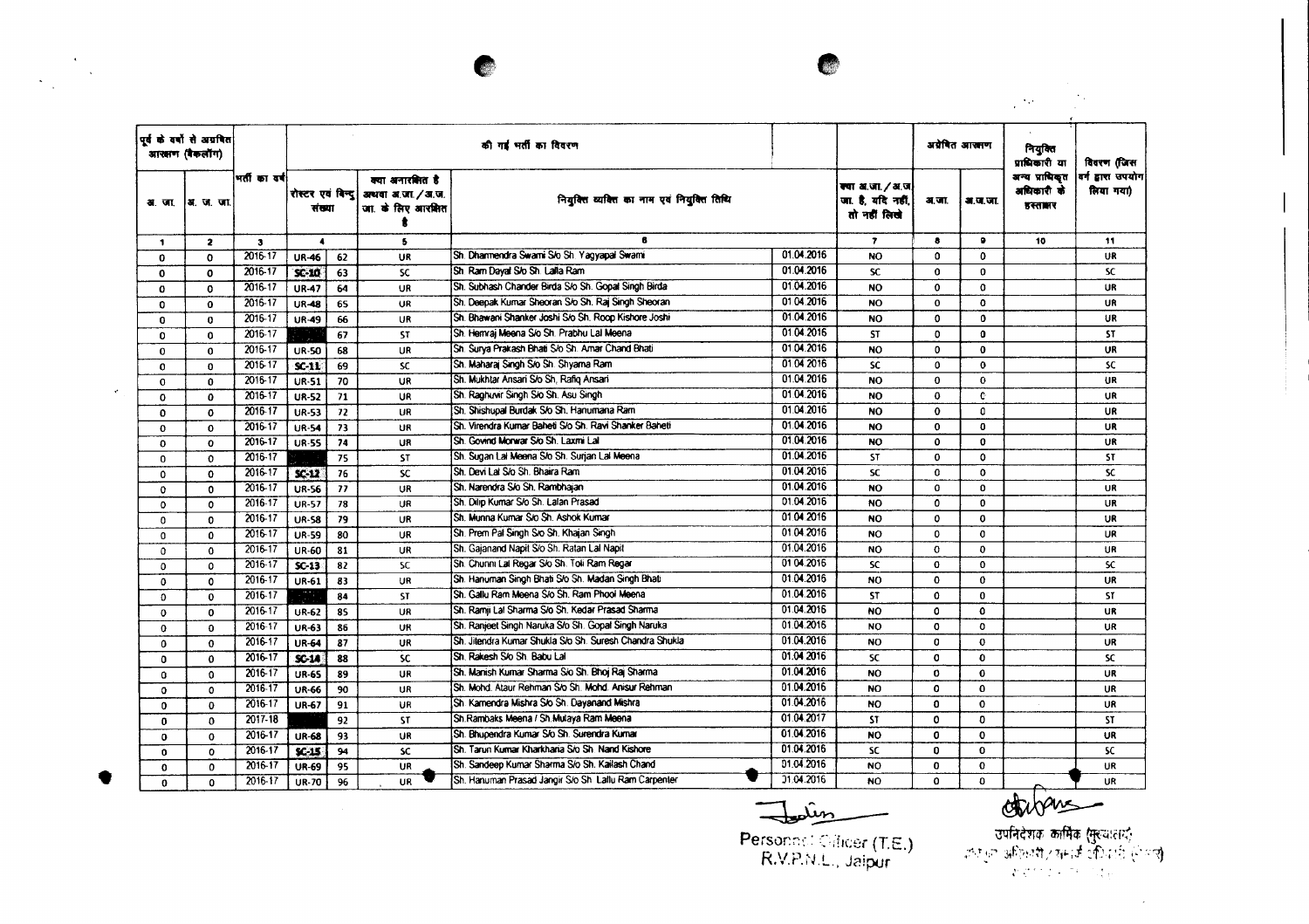|              | पूर्व के वर्षों से अग्रवित<br>आरक्षण (बैंकलॉग) |              |                            |     |                                                            | की गई भर्ती का विवरण                                  |            |                                                       | अयेबित आरझण  |              | नियुक्ति<br>प्राधिकारी या              | विवरण (जिस                     |
|--------------|------------------------------------------------|--------------|----------------------------|-----|------------------------------------------------------------|-------------------------------------------------------|------------|-------------------------------------------------------|--------------|--------------|----------------------------------------|--------------------------------|
| अ. जा.       | अ.ज.जा.                                        | मती का वर्ष  | रोस्टर एवं विन्द<br>संख्या |     | क्या अनारशित है<br>अथवा अ.जा. / अ.ज.<br>जा. के लिए आरक्षित | नियक्ति व्यक्ति का नाम एवं नियुक्ति तिथि              |            | क्या अ.जा. / अ.ज.<br>जा है. यदि नहीं,<br>तो नहीं लिखे | ज जा.        | अ.ज.जा.      | अन्य प्राधिकत<br>अधिकारी के<br>डस्ताबर | वर्ग द्वारा सपयोग<br>लिया गया) |
| $\mathbf{1}$ | $\mathbf{2}$                                   | $\mathbf{3}$ | $\ddot{\phantom{1}}$       |     | 6                                                          | 6                                                     |            | $\mathbf{7}$                                          | $\bullet$    | $\mathbf{9}$ | 10                                     | 11                             |
| 0            | $\Omega$                                       | $2017 - 18$  |                            | 97  | <b>ST</b>                                                  | Sh Mangi Lal Gameti / Sh Nathu Lal Gameti             | 01.04.2017 | <b>ST</b>                                             | $\mathbf{0}$ | o            |                                        | <b>ST</b>                      |
| $\mathbf{o}$ | $\Omega$                                       | 2016-17      | UR-71                      | 98  | UR                                                         | Sh. Mohd Saiid Khan S/o Sh. Abdul Hak                 | 01.04.2016 | <b>NO</b>                                             | $\mathbf{0}$ | D            |                                        | UR                             |
| 0            | $\Omega$                                       | 2016-17      | <b>SC-16</b>               | 99  | SC.                                                        | Sh. Chhanga Ram S/o Sh. Umarav Singh                  | 01.04.2016 | <b>SC</b>                                             | 0            | $\mathbf{0}$ |                                        | <b>SC</b>                      |
| 0            | 0                                              | 2016-17      | <b>UR-72</b>               | 100 | UR                                                         | Sh. Megh Shyam Sharma S/o Sh. Madan Lal               | 01.04.2016 | <b>NO</b>                                             | $\mathbf 0$  | $\Omega$     |                                        | UR<br>UR                       |
| $\mathbf{0}$ | 0                                              | 2016-17      | UR-73                      | 101 | UR                                                         | Sh. Mahipal Singh Shekhawat S/o Sh. Bhanwar Singh     | 01.04.2016 | <b>NO</b>                                             | $\mathbf{0}$ | $\bf{0}$     |                                        |                                |
| 0            | $\Omega$                                       | 2016-17      | <b>UR-74</b>               | 102 | UR                                                         | Sh. Lokesh Kumar Sharma S/o Sh. Keshav Prasad Sharma  | 01.04.2016 | <b>NO</b>                                             | $\Omega$     | $\mathbf{o}$ |                                        | UR                             |
| $\mathbf{o}$ | $\Omega$                                       | 2016-17      | <b>UR-75</b>               | 103 | <b>UR</b>                                                  | Sh. Raghuveer Singh S/o Sh. Ram Singh                 | 01.04.2016 | <b>NO</b>                                             | 0            | $\mathbf{o}$ |                                        | <b>UR</b><br>UR                |
| 0            | $\bf{0}$                                       | 2016-17      | UR-76                      | 104 | <b>UR</b>                                                  | Sh. Suresh Jangir S/o Sh. Champa Lal                  | 01.04.2016 | <b>NO</b>                                             | o            | $\mathbf 0$  |                                        | <b>UR</b>                      |
| 0            | $\mathbf 0$                                    | 2016-17      | UR-77                      | 105 | <b>UR</b>                                                  | Sh. Kewai Prakash Sharma S/o Sh. Satya Narayan Sharma | 01.04.2016 | <b>NO</b>                                             | $\Omega$     | $\mathbf{o}$ |                                        | UR                             |
| 0            | 0                                              | 2016-17      | <b>UR-78</b>               | 106 | UR                                                         | Sh. Arun Kumar Chhipa S/o Sh. Yog Raj Chhipa          | 01.04.2016 | <b>NO</b>                                             | 0            | $\Omega$     |                                        | <b>SC</b>                      |
| $\Omega$     | $\Omega$                                       | 2016-17      | <b>SC-17</b>               | 107 | <b>SC</b>                                                  | Sh. Prahalad Khatik S/o Sh. Mohan Lal Khatik          | 01.04.2016 | <b>SC</b>                                             | 0            | $\mathbf{o}$ |                                        | <b>UR</b>                      |
| $\mathbf 0$  | $\Omega$                                       | 2017-18      | <b>UR-79</b>               | 108 | <b>UR</b>                                                  | Sh Sita Ram / Sh. Bhoia Ram                           | 01.04.2017 | <b>NO</b>                                             | o            | $\mathbf{O}$ |                                        |                                |
| $\mathbf 0$  | $\Omega$                                       | 2017-18      |                            | 109 | <b>ST</b>                                                  | Sh Mukesh Ku Meena / Sh Bal Kishan Meena              | 01.04.2017 | <b>ST</b>                                             | $\mathbf{o}$ | $\Omega$     |                                        | <b>ST</b><br><b>UR</b>         |
| $\Omega$     | $\mathbf 0$                                    | 2017-18      | UR-80                      | 110 | UR                                                         | Sh.Sanjay Jangid / Sh.Bajrang Lal Jagid               | 01.04.2017 | <b>NO</b>                                             | $\mathbf{o}$ | $\Omega$     |                                        | UR                             |
| $\mathbf 0$  | $\circ$                                        | 2017-18      | <b>UR-81</b>               | 111 | UR                                                         | Sh Vikash / Sh Vidyadhar                              | 01.04.2017 | <b>NO</b>                                             | 0            | $\mathbf 0$  |                                        | UR                             |
| $\Omega$     | $\Omega$                                       | $2017 - 18$  | <b>UR-81</b>               | 112 | <b>UR</b>                                                  | Sh. Jamna Lal Sahu / Sh. Madan Lal Sahu               | 01.04.2017 | <b>NO</b>                                             | 0            | $\Omega$     |                                        | <b>SC</b>                      |
| $\mathbf 0$  | $\mathbf 0$                                    | 2016-17      | $SC-18$                    | 113 | SC                                                         | Sh. Arjun Lai Balai S/o Sh. Kishan Lai                | 01.04.2016 | SC                                                    | $\mathbf{o}$ | $\mathbf 0$  |                                        | UR                             |
| $\mathbf 0$  | $\Omega$                                       | $2017 - 18$  | <b>UR-83</b>               | 114 | UR                                                         | Sh Shubhas Chand / Sh Madan Lal Kumawat               | 01.04.2017 | <b>NO</b>                                             | $\mathbf{0}$ | $\Omega$     |                                        | UR                             |
| $\Omega$     | $\Omega$                                       | $2017 - 18$  | <b>UR-84</b>               | 115 | UR                                                         | Sh. Mukesh Kumar Saini / Sh. Prabhu Dayal Saini       | 01.04.2017 | <b>NO</b>                                             | 0            | $\mathbf{o}$ |                                        | UR                             |
| $\mathbf{0}$ | $\Omega$                                       | $2017 - 18$  | <b>UR-85</b>               | 116 | <b>UR</b>                                                  | Sh.Damodar Prasad Jat / Sh Ram Sukh Jat               | 01.04.2017 | <b>NO</b>                                             | $\Omega$     | $\mathbf{o}$ |                                        | ST.                            |
| $\Omega$     | $\Omega$                                       | $2017 - 18$  | 197                        | 117 | <b>ST</b>                                                  | Sh Mukesh Ku Meena / Sh Radhey Shyam                  | 01.04.2017 | <b>ST</b>                                             | $\Omega$     | $\Omega$     |                                        | <b>UR</b>                      |
| 0            | $\mathbf{0}$                                   | $2017 - 18$  | <b>UR-86</b>               | 118 | UR                                                         | Sh Manish Puri Goswami / Sh Purshotam Puri Goswami    | 01.04.2017 | <b>NO</b>                                             | $\mathbf 0$  | $\mathbf 0$  |                                        | SC.                            |
| 0            | $\Omega$                                       | 2016-17      | $9C-19$                    | 119 | <b>SC</b>                                                  | Sh. Shyam Lal Khatik S/o Sh. Hari Narain Khatik       | 01.04.2016 | <b>SC</b>                                             | $\Omega$     | $\Omega$     |                                        | UR                             |
| $\Omega$     | $\Omega$                                       | 2017-18      | <b>UR-87</b>               | 120 | UR                                                         | Sh Vijay Kumar Saini / Sh Gokul Ram Saini             | 01.04.2017 | <b>NO</b>                                             | $\mathbf{0}$ | $\mathbf 0$  |                                        | <b>UR</b>                      |
| 0            | $\mathbf{0}$                                   | 2017-18      | <b>UR-88</b>               | 121 | UR                                                         | Sh.Kailash Kumar Sharma / Sh.Ganpath Lal              | 01.04.2017 | <b>NO</b>                                             | $\mathbf{o}$ | $\mathbf{o}$ |                                        | <b>UR</b>                      |
| $\Omega$     | $\mathbf{O}$                                   | $2017 - 18$  | <b>UR-89</b>               | 122 | UR                                                         | Sh Kishan Swaroop Dhakad / Sh.Sri Narayan Dhakad      | 01.04.2017 | <b>NO</b>                                             | 0            | $\Omega$     |                                        | UR                             |
| $\Omega$     | $\Omega$                                       | 2017-18      | <b>UR-90</b>               | 123 | <b>UR</b>                                                  | Sh. Virender Singh Yadav / Sh Prathvi Singh Yadav     | 01.04.2017 | <b>NO</b>                                             | $\mathbf 0$  | $\mathbf{o}$ |                                        |                                |
| $\mathbf{0}$ | $\Omega$                                       | $2017 - 18$  | UR-91                      | 124 | UR                                                         | Sh.Kana Ram / Sh.Sultan Ram                           | 01.04.2017 | <b>NO</b>                                             | ٥            | $\Omega$     |                                        | <b>UR</b><br><b>ST</b>         |
| $\mathbf o$  | $\mathbf{O}$                                   | 2017-18      |                            | 125 | <b>ST</b>                                                  | Sh Fali Ram Meena / Sh. Bhonwari Lal                  | 01.04.2017 | <b>ST</b>                                             | 0            | $\Omega$     |                                        | <b>SC</b>                      |
| $\Omega$     | $\Omega$                                       | 2016-17      | 97.40                      | 126 | SC.                                                        | Sh. Raiendra Prasad Slo Sh. Hanunta Ram               | 01.04.2016 | SC.                                                   | $\mathbf{o}$ | 0            |                                        |                                |
| $\mathbf{o}$ | $\mathbf{0}$                                   | $2017 - 18$  | <b>UR-92</b>               | 127 | <b>UR</b>                                                  | Sh Premchand Teli / Sh Mohan Lal Teli                 | 01.04.2017 | NO                                                    | $\Omega$     | $\Omega$     |                                        | <b>UR</b>                      |
| $\Omega$     | 0                                              | $2017 - 18$  | <b>UR-93</b>               | 128 | UR                                                         | Sh. Pradeep Kumar Tailor / Sh. Gaja Nand              | 01.04.2017 | <b>NO</b>                                             | 0            | $\mathbf 0$  |                                        | UR.<br>UR                      |
| 0            | $\Omega$                                       | $2017 - 18$  | <b>UR-94</b>               | 129 | UR                                                         | Sh Babu Lai / Sh Ram Jeevan                           | 01.04.2017 | <b>NO</b>                                             | $\mathbf 0$  | $\mathbf 0$  |                                        |                                |
| $\bullet$    | $\mathbf{O}$                                   | 2017-18      | <b>UR-95</b>               | 130 | UR                                                         | Sh. Mohd. Sazid / Sh. Imdad Husain                    | 01.04.2017 | <b>NO</b>                                             | 0            | $\mathbf{o}$ |                                        | <b>UR</b>                      |
| $\mathbf{0}$ | 0                                              | 2017.18      | <b>UR-96</b>               | 131 | <b>UR</b>                                                  | Sh Lalit Kishore Gochar / Sh Gopi Lal Gochar          | 01.04.2017 | NO.                                                   | $\Omega$     | 0            |                                        | <b>UR</b>                      |
|              |                                                |              |                            |     |                                                            |                                                       |            | A.                                                    |              |              | thihave                                |                                |

 $\mathcal{A}^{\pm}$ 

 $\alpha_{\rm c}$ 

 $\sim 10^7$ 

Personnel Officer (T.E.)<br>R.V.P.N.L., Jaipur

्चर्यभदेशक कार्मिक (सुरणनम्)<br>- प्राधिकृत अधिकारी/ मंगाक कार्यन्ता (सेल्टर्**र)**<br>- तुःशाचित्रुनिर्हिते, अर्थान

 $\mathcal{L}$ 

•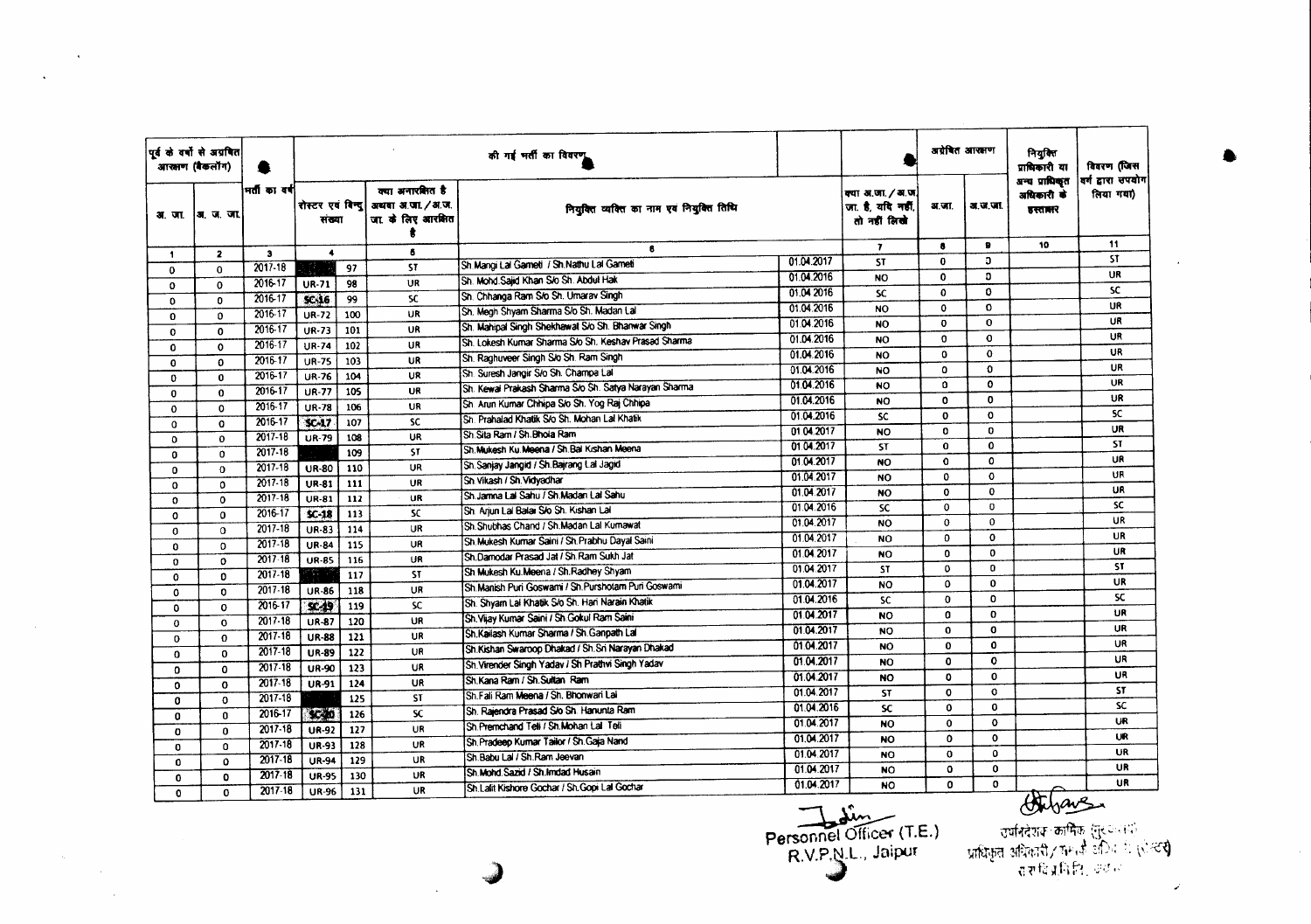• ', . <sup>~</sup> ",

 $\sim 10^{-1}$ 

 $\sim 10^6$ 

|                                      | पूर्व के वर्षों से अग्रवित<br>आरत्नण (बैकलॉग) |                                   |                                     |                   |                                                            | की गई भर्ती का विवरण                                                                                    |                                        |                                                      | अवेबित आरक्षण                          |                                         | नियमित<br>प्राधिकारी या                 | विवरण (जिस                     |
|--------------------------------------|-----------------------------------------------|-----------------------------------|-------------------------------------|-------------------|------------------------------------------------------------|---------------------------------------------------------------------------------------------------------|----------------------------------------|------------------------------------------------------|----------------------------------------|-----------------------------------------|-----------------------------------------|--------------------------------|
|                                      | अर. जा.  अर. ज. जा.                           | भर्ती का वर्ष                     | रोस्टर एवं बिन्द<br>संख्या          |                   | क्या अनारतित है<br>अथवा अ.जा. / अ.ज.<br>जा. के लिए आरक्षित | नियुक्ति व्यक्ति का नाम एवं नियुक्ति तिथि                                                               |                                        | क्या अ.जा. / अ.ज<br>जा है. यदि नहीं,<br>तो नहीं लिखे | अ.जा.                                  | <b>अ. ज. जा.</b>                        | अन्य प्राधिकृत<br>अधिकारी के<br>हस्तलार | वर्ग द्वारा उपयोग<br>लिया गया) |
| $\mathbf{1}$                         | $\overline{\mathbf{z}}$                       | $\mathbf{3}$                      | $\blacktriangle$                    |                   | 5                                                          | 6                                                                                                       |                                        | $\mathbf{r}$                                         | $\bullet$                              | $\bullet$                               | 10                                      | 11                             |
| $\mathbf{0}$                         | $\Omega$                                      | 2016-17                           | $5C-21$                             | 132               | <b>SC</b>                                                  | Sh. Shyam Sundar Koli S/o Sh. Sugar Singh                                                               | 01.04.2016                             | <b>SC</b>                                            | $\mathbf 0$                            | $\mathbf 0$                             |                                         | $\overline{\mathsf{sc}}$       |
| 0                                    | O                                             | 2017-18                           | <b>UR-97</b>                        | 133               | <b>UR</b>                                                  | Sh.Dinesh Kumar Soni / Sh. Tej Ram Soni                                                                 | 01.04.2017                             | <b>NO</b>                                            | $\Omega$                               | 0                                       |                                         | UR                             |
| $\mathbf 0$                          | $\mathbf{0}$                                  | 2018-19                           |                                     | 134               | <b>ST</b>                                                  | Sh Bane Singh Meena / Sh Budya Ram Meena                                                                | 01.04.2018                             | <b>ST</b>                                            | $\mathbf{0}$                           | $\mathbf 0$                             |                                         | <b>ST</b>                      |
| 0                                    | $\Omega$                                      | 2017-18                           | <b>UR-98</b>                        | 135               | UR                                                         | Sh.Muzaffar Ali / Sh. Abbas Ali                                                                         | 01.04.2017                             | <b>NO</b>                                            | 0                                      | $\Omega$                                |                                         | UR                             |
| 0                                    | $\Omega$                                      | 2017.18                           | <b>UR-99</b>                        | 136               | UR                                                         | Sh Ailt Kumar / Sh Chhote Lal                                                                           | 01.04.2017                             | <b>NO</b>                                            | $\mathbf{0}$                           | $\mathbf{o}$                            |                                         | <b>UR</b>                      |
| $\mathbf 0$                          | ٥                                             | 2017-18                           | UR-100                              | 137               | UR                                                         | Sh.Mahendra Singh Deval / Sh.Jai Singh Deval                                                            | 01.04.2017                             | <b>NO</b>                                            | $\Omega$                               | $\mathbf{0}$                            |                                         | <b>UR</b>                      |
| $\mathbf o$                          | $\Omega$                                      | 2016-17                           | $SC-22$                             | 138               | SC.                                                        | Sh. Harendra Singh Sio Sh. Shashi Pal Singh                                                             | 01 04:2016                             | <b>SC</b>                                            | 0                                      | $\mathbf{o}$                            |                                         | SC.                            |
| $\mathbf 0$                          | 0                                             | 2017-18                           | UR-101                              | 139               | UR                                                         | Sh Devendra Kumar Suman / Sh Prabhu Lal Suman                                                           | 01.04.2017                             | <b>NO</b>                                            | $\mathbf 0$                            | $\mathbf{0}$                            |                                         | UR.                            |
| 0                                    | 0                                             | $2017 - 18$                       | UR-102                              | 140               | <b>UR</b>                                                  | Sh.Lokesh Kr Vaishnava / Sh.Siya Ram Vaishanava                                                         | 0104.2017                              | <b>NO</b>                                            | $\mathbf{0}$                           | C                                       |                                         | <b>UR</b>                      |
| $\Omega$                             | $\Omega$                                      | 2017-18                           | <b>UR-103</b>                       | 141               | <b>UR</b>                                                  | Sh.Sanwarmal Jangid / Sh.Ram Lal Jangid                                                                 | 01.04.2017                             | <b>NO</b>                                            | 0                                      | $\Omega$                                |                                         | UR                             |
| 0                                    | 0                                             | 2018-19                           |                                     | 142               | ST.                                                        | Sh. Ashok Kumar Meena / Sh. Madho Lai                                                                   | 01.04.2018                             | <b>ST</b>                                            | 0                                      | 0                                       |                                         | <b>ST</b>                      |
| $\mathbf{o}$                         | $\mathbf 0$                                   | $2017 - 18$                       | UR-104                              | 143               | UR                                                         | Sh Nand Lal / Sh Laxmi Narayan                                                                          | 01.04.2017                             | <b>NO</b>                                            | $\mathbf{o}$                           | $\mathbf 0$                             |                                         | UR                             |
| $\Omega$                             | $\mathbf{o}$                                  | 2017.18                           | SO(5)                               | 144               | <b>SC</b>                                                  | Sh.Daya Ram Arya / Sh.Prabhati Lai                                                                      | 01.04.2017                             | SC.                                                  | $\mathbf{o}$                           | 0                                       |                                         | SC                             |
| 0                                    | $\Omega$                                      | 2017-18                           | <b>UR-105</b>                       | 145               | UR                                                         | Sh Saniav Kumar Saini / Sh. Vishwanath Saini                                                            | 01 04 2017                             | <b>NO</b>                                            | $\mathbf{0}$                           | 0                                       |                                         | <b>UR</b>                      |
| 0                                    | 0                                             | 2017-18                           | UR-106                              | 146               | UR                                                         | Sh.Mohan Lal Saini / Sh. Bhata Ram                                                                      | 01.04.2017                             | <b>NO</b>                                            | $\mathbf{O}$                           | $\Omega$                                |                                         | UR                             |
| 0                                    | 0                                             | 2017-18                           | UR-107                              | 147               | UR                                                         | Sh.Dinesh Hariya / Sh.Brij Kishore Hariya                                                               | 01.04.2017                             | NO.                                                  | $\mathbf{o}$                           | $\Omega$                                |                                         | <b>UR</b>                      |
| 0                                    | $\mathbf 0$                                   | $2017 - 18$                       | UR-108                              | 148               | UR.                                                        | Sh.Han Prasad Saini / Sh.Phool Chand                                                                    | 01.04.2017                             | <b>NO</b>                                            | Ō.                                     | 0                                       |                                         | UR                             |
| 0                                    | $\Omega$                                      | 2017.18                           | UR-109                              | 149               | UR                                                         | Sh.Rajendra Singh / Sh.Mala Ram                                                                         | 01.04.2017                             | <b>NO</b>                                            | $\mathbf{o}$                           | 0                                       |                                         | UR                             |
| 0                                    | $\Omega$                                      | 2018-19                           |                                     | 150               | <b>ST</b>                                                  | Sh Chander Prakash Meena / Sh Nand Kishore                                                              | 01.04.2018                             | <b>ST</b>                                            | $\mathbf{o}$                           | $\bullet$                               |                                         | ST                             |
| $\mathbf 0$                          | 0                                             | $2017 - 18$                       | $SC-24$                             | 151               | <b>SC</b>                                                  | Sh Nemi Chand Meghwal / Sh. Shri Ram Meghwal                                                            | 01.04.2017                             | <b>SC</b>                                            | O                                      | $\Omega$                                |                                         | <b>SC</b>                      |
| $\mathbf 0$                          | $\mathbf 0$                                   | 2017.18                           | UR-110                              | 152               | UR                                                         | Sh. Sanjay Rawat / Sh. Madan Lat Rawat                                                                  | 01.04.2017                             | <b>NO</b>                                            | 0                                      | 0                                       |                                         | <b>UR</b>                      |
| $\mathbf 0$                          | $\mathbf 0$                                   | 2017.18                           | UR-111                              | 153               | UR                                                         | Sh. Mohammed Zahid Mirza / Sh. Shabbir Ahmed                                                            | 01.04.2017                             | <b>NO</b>                                            | 0                                      | $\mathbf{0}$                            |                                         | UR.                            |
| $\Omega$                             | $\Omega$                                      | 2017-18                           | <b>UR-112</b>                       | 154               | UR                                                         | Sh. Mahendra Singh / Sh. Munna Singh                                                                    | 01.04.2017                             | <b>NO</b>                                            | 0                                      | $\mathbf 0$                             |                                         | UR                             |
| $\mathbf 0$                          | 0                                             | 2017-18                           | UR-113                              | 155               | UR                                                         | Sh.P.S.Rajesh / Sh. P.N.Shivan                                                                          | 01.04.2017                             | <b>NO</b>                                            | 0                                      | $\mathbf{o}$                            |                                         | UR                             |
| $\bf{0}$                             | $\Omega$                                      | $2017 - 18$                       | UR-114                              | 156               | UR                                                         | Sh. Ramesh Kumar / Sh. Kashmiri Lal                                                                     | 01.04.2017                             | <b>NO</b>                                            | o                                      | $\mathbf{o}$                            |                                         | UR                             |
| $\mathbf{O}$                         | $\mathbf{0}$                                  | 2017-18                           | $SC-25$                             | 157               | <b>SC</b>                                                  | Sh.Arvind / Sh. Lt.Mool Chand                                                                           | 01.04.2017                             | <b>SC</b>                                            | 0                                      | $\mathbf{0}$                            |                                         | <b>SC</b>                      |
| $\Omega$                             | $\Omega$                                      | 2017-18                           | <b>UR-115</b>                       | 158               | UR                                                         | Sh. Prabhu Lal Suthar / Sh. Sohan Lal                                                                   | 01.04.2017                             | <b>NO</b>                                            | $\Omega$                               | $\mathbf 0$                             |                                         | UR                             |
|                                      | $\mathbf{0}$                                  | 2019-20                           |                                     | 159               | <b>ST</b>                                                  | Sh.Padam Singh Meena / Sh.Prabhati Lal                                                                  | 01.04.2019                             | <b>ST</b>                                            | 0                                      | $\mathbf 0$                             |                                         | <b>ST</b>                      |
| $\Omega$                             |                                               | $2017 - 18$                       | UR-116                              | 160               | <b>UR</b>                                                  | Sh. Manoj Sharma / Sh. Shankar Lal                                                                      | 01.04.2017                             | <b>NO</b>                                            | $\Omega$                               | $\Omega$                                |                                         | <b>UR</b>                      |
| $\Omega$                             | $\Omega$                                      | 2017-18                           |                                     |                   | UR                                                         | Sh. Rajesh Kumar / Sh. Jai Ram                                                                          | 01.04.2017                             | <b>NO</b>                                            | 0                                      | $\mathbf{o}$                            |                                         | UR                             |
| 0                                    | $\mathbf C$                                   | $2017 - 18$                       | UR-117                              | 161               |                                                            | Sh. Dinesh Singh Bisht S/o Sh. Belam Singh Bisht                                                        | 01.04.2017                             | <b>NO</b>                                            | 0                                      | 0                                       |                                         | UR                             |
| $\mathbf{0}$                         | 0                                             | 2017.18                           | UR-118                              | 162               | UR                                                         | Sh. Labh Chand Meghwai/Sh. Gheesha lal                                                                  | 01.04.2017                             | <b>SC</b>                                            | 0                                      | $\mathbf 0$                             |                                         | sc                             |
| $\mathbf 0$                          | $\Omega$                                      |                                   | $SC-26$                             | 163               | <b>SC</b>                                                  |                                                                                                         |                                        |                                                      |                                        |                                         |                                         | UR.                            |
|                                      |                                               |                                   |                                     |                   |                                                            |                                                                                                         |                                        |                                                      |                                        |                                         |                                         | UR                             |
|                                      |                                               |                                   |                                     |                   |                                                            |                                                                                                         |                                        |                                                      |                                        |                                         |                                         | <b>UR</b>                      |
| $\Omega$<br>$\mathbf{o}$<br>$\Omega$ | $\Omega$<br>$\mathbf 0$<br>$\Omega$           | $2017 - 18$<br>2017-18<br>2017.18 | <b>UR-119</b><br>$UR-120$<br>UR-121 | 164<br>165<br>166 | <b>UR</b><br>UR<br><b>UR</b>                               | Sh. Sandeep Kashwa S/o Sh. Sanwar Lal<br>Sh.Pappu / Sh.Lalta Prasad<br>Sh.Rajesh Kumar / Sh.Jai Krishan | 01.04.2017<br>01.04.2017<br>01.04.2017 | NO.<br><b>NO</b><br>NO.                              | $\bf{0}$<br>$\mathbf 0$<br>$\mathbf 0$ | $\mathbf 0$<br>$\Omega$<br>$\mathbf{O}$ |                                         |                                |

 $\ddot{\phantom{a}}$ 

 $\sim$ 

Personne' Oificer (T.E.) R.V.P.N.L., Jaipur

Company Company

•

 $\sim 10^{-10}$  km s  $^{-1}$ 

 $\mathbb{R}^2$ 

 $\sim 10^7$ 

 $\label{eq:2.1} \frac{1}{\sqrt{2}}\left(\frac{1}{\sqrt{2}}\right)^{2} \left(\frac{1}{\sqrt{2}}\right)^{2} \left(\frac{1}{\sqrt{2}}\right)^{2} \left(\frac{1}{\sqrt{2}}\right)^{2} \left(\frac{1}{\sqrt{2}}\right)^{2} \left(\frac{1}{\sqrt{2}}\right)^{2} \left(\frac{1}{\sqrt{2}}\right)^{2} \left(\frac{1}{\sqrt{2}}\right)^{2} \left(\frac{1}{\sqrt{2}}\right)^{2} \left(\frac{1}{\sqrt{2}}\right)^{2} \left(\frac{1}{\sqrt{2}}\right)^{2} \left(\$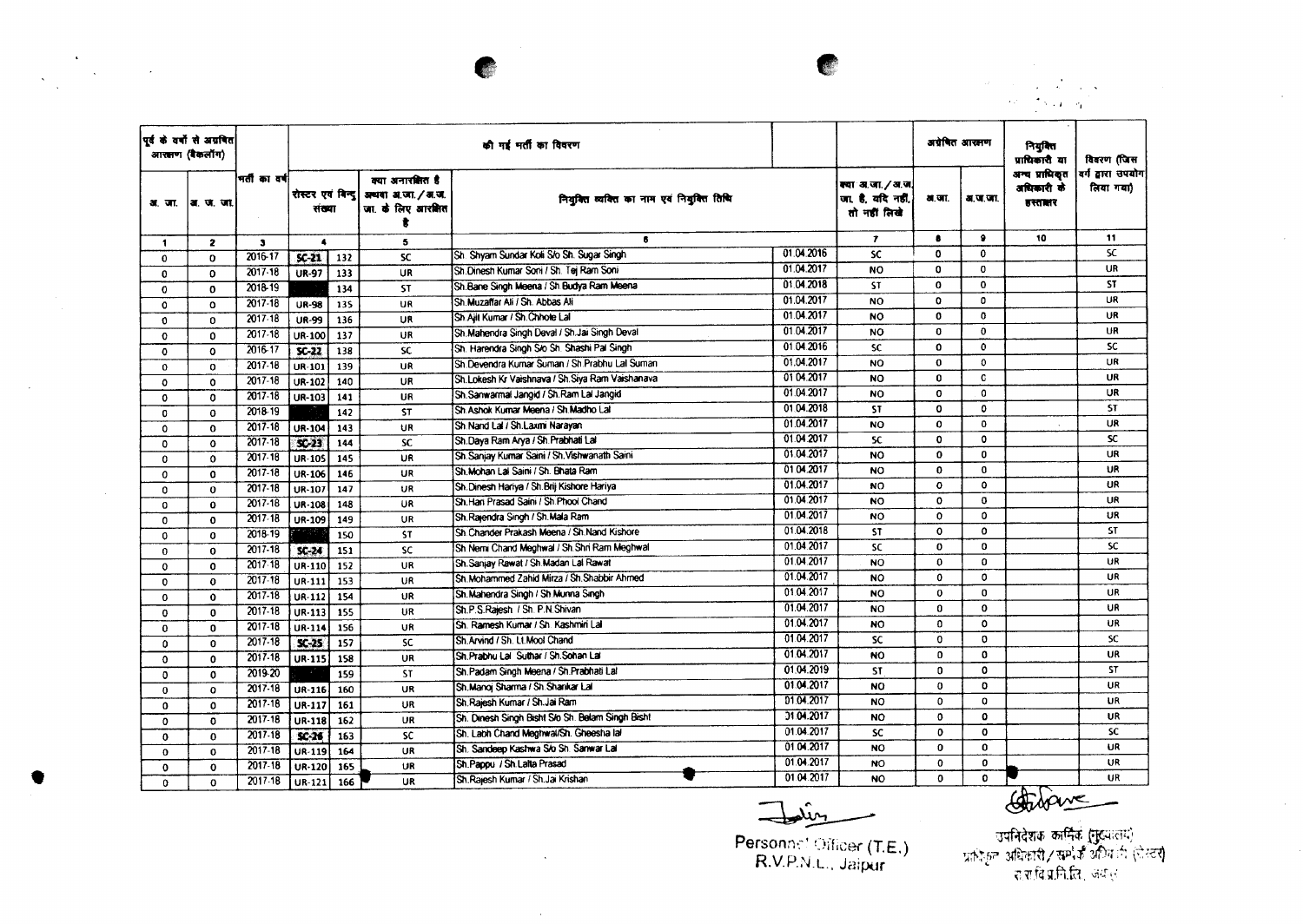|                | पूर्व के वर्षों से अग्रवित<br>आरत्नण (बैकलॉग) |               |                             |     |                                                              | की गई भर्ती का विवरण                              |                          |                                                     | अग्रेषित आसाण |              | नियुक्ति<br>प्राधिकारी या               | विवरण (जिस                     |
|----------------|-----------------------------------------------|---------------|-----------------------------|-----|--------------------------------------------------------------|---------------------------------------------------|--------------------------|-----------------------------------------------------|---------------|--------------|-----------------------------------------|--------------------------------|
| <b>31. जा.</b> | अ. ज. जा.                                     | भर्ती का वर्ष | रोस्टर एवं विन्द <br>संख्या |     | क्या अनारक्षित है<br>अथवा अ.जा. / अ.ज.<br>जा. के लिए आरक्षित | नियुक्ति व्यक्ति का नाम एवं नियुक्ति तिथि         |                          | क्या अ.जा./अ.ज<br>जा. है, यदि नहीं,<br>तो नहीं लिखे | अ.जा.         | अ.ज.जा.      | अन्य प्राधिकृत<br>अधिकारी के<br>हस्तबार | वर्ग द्वारा उपयोग<br>लिया गया) |
| 1.             | $\mathbf{z}$                                  | $\mathbf{3}$  | $\blacktriangleleft$        |     | 5                                                            | -6                                                |                          | $\overline{\mathbf{r}}$                             | 8             | $\bullet$    | 10                                      | 11                             |
| $\mathbf 0$    | $\bf{0}$                                      | 2019-20       |                             | 167 | <b>ST</b>                                                    | Sh.Manoj Kumar / Sh.Ram Swaroop                   | 01.04.2019               | <b>ST</b>                                           | $\Omega$      | Ð            |                                         | <b>ST</b>                      |
| $\mathbf 0$    | $\Omega$                                      | 2017-18       | <b>UR-122</b>               | 168 | UR                                                           | Sh Sandeep Jain / Sh Suresh Chand Jain            | 01.04.2017               | NO.                                                 | $\mathbf 0$   | O            |                                         | <b>UR</b>                      |
| $\mathbf 0$    | $\Omega$                                      | $2017 - 18$   | $SC-27$                     | 169 | SC                                                           | Sh.Kalu Ram / Sh. Chagana                         | 01.04.2017               | <b>SC</b>                                           | $\mathbf{a}$  | $\mathbf{0}$ |                                         | SC                             |
| 0              | $\mathbf 0$                                   | 2017-18       | UR-123                      | 170 | UR                                                           | Sh Pradeep Kumar / Sh. Kalicharan                 | 01.04.2017               | <b>NO</b>                                           | $\mathbf 0$   | $\bf{0}$     |                                         | <b>UR</b>                      |
| $^{\circ}$     | $\Omega$                                      | 2017-18       | UR-124                      | 171 | UR                                                           | Sh. Uma Shanker S/o Sh Jagdish Narayan            | 01.04.2017               | <b>NO</b>                                           | 0             | $\mathbf{o}$ |                                         | UR                             |
| $\Omega$       | $\mathbf 0$                                   | 2018-19       | <b>UR-125</b>               | 172 | <b>UR</b>                                                    | Sh. Pradeep Singh Tanwar / Sh. Mool Singh         | 01.04.2018               | <b>NO</b>                                           | 0             | $\mathbf 0$  |                                         | UR                             |
| $\mathbf{o}$   | $\mathbf 0$                                   | 2018-19       | UR-126                      | 173 | UR                                                           | Sh Ram Dev / Sh Ranjeet Singh                     | 01.04.2018               | NO.                                                 | 0             | $\mathbf{0}$ |                                         | UR                             |
| $\mathbf 0$    | $\Omega$                                      | 2018-19       | <b>UR-127</b>               | 174 | <b>UR</b>                                                    | Sh. Trilok Kumar Sharma / Sh. Rajender Ku. Sharma | 01.04.2018               | <b>NO</b>                                           | $\Omega$      | $\mathbf{o}$ |                                         | UR                             |
| $\mathbf 0$    | Ó                                             | 2019-20       |                             | 175 | <b>ST</b>                                                    | Sh.Chet Ram Meena / Sh. Surai Ram                 | 01.04.2019               | <b>ST</b>                                           | $\mathbf{o}$  | $\mathbf{o}$ |                                         | <b>ST</b>                      |
| $\circ$        | $\Omega$                                      | $2017 - 18$   | $$x-x$                      | 176 | <b>SC</b>                                                    | Sh Bai Kishan Regar / Sh. Nana Lal Regar          | 01.04.2017               | <b>SC</b>                                           | $\mathbf{0}$  | 0            |                                         | <b>SC</b>                      |
| 0              | $\Omega$                                      | 2018-19       | UR-128                      | 177 | UR                                                           | Sh.Sahi Ram Jat / Sh.Shiv Dan Ram                 | 01.04.2018               | <b>NO</b>                                           | $\mathbf 0$   | $\mathbf 0$  |                                         | UR                             |
| $\Omega$       | $\mathbf{o}$                                  | 2018-19       | UR-129                      | 178 | UR                                                           | Sh. Hitesh Kumar / Sh. Chopa Ram Kumhar           | 01.04.2018               | <b>NO</b>                                           | $\mathbf{0}$  | $\mathbf{0}$ |                                         | UR                             |
| $\circ$        | $\bf{0}$                                      | 2018-19       | UR-130                      | 179 | UR                                                           | Sh.Sanjeev Kumar / Sh.Pratap Singh                | 01.04.2018               | <b>NO</b>                                           | o             | $\mathbf 0$  |                                         | UR                             |
| 0              | $\mathbf{0}$                                  | 2018-19       | UR-131                      | 180 | UR                                                           | Sh.Rajeev Ranjan / Sh.Parmanand Singh             | 01.04.2018               | <b>NO</b>                                           | 0             | $\mathbf 0$  |                                         | UR                             |
| $\mathbf 0$    | $\Omega$                                      | 2018-19       | UR-132                      | 181 | <b>UR</b>                                                    | Sh.Beant Singh / Sh.Kartar Singh                  | 01.04.2018               | <b>NO</b>                                           | $\mathbf{o}$  | $\Omega$     |                                         | UR                             |
| $\Omega$       | $\mathbf{o}$                                  | 2017-18       | $SC-29$                     | 182 | <b>SC</b>                                                    | Sh. Sultan Singh / Sh. Sukhkhi Ram                | 01.04.2017               | <b>SC</b>                                           | $\mathbf{0}$  | $\mathbf 0$  |                                         | <b>SC</b>                      |
| $\mathbf 0$    | $\Omega$                                      | 2018-19       | UR-133                      | 183 | UR                                                           | Sh.Pawan Ku Sharma / Sh.Ganga Ram                 | 01.04.2018               | <b>NO</b>                                           | 0             | $\mathbf{o}$ |                                         | UR                             |
| $\mathbf 0$    | $\Omega$                                      | 2019-20       |                             | 184 | <b>ST</b>                                                    | Sh.Kumer Singh Meena / Sh.Harikesh Meena          | 01.04.2019               | <b>ST</b>                                           | $\mathbf 0$   | $\mathbf{o}$ |                                         | <b>ST</b>                      |
| $\Omega$       | $\mathbf{o}$                                  | 2018-19       | UR-134                      | 185 | <b>UR</b>                                                    | Sh Rohatash Kumar / Sh Amar Singh                 | 01.04.2018               | NO.                                                 | $\Omega$      | $\mathbf{o}$ |                                         | UR                             |
| $\mathbf 0$    | $\mathbf 0$                                   | 2018-19       | UR-135                      | 186 | <b>UR</b>                                                    | Sh.Pratap Singh Shekhawat / Sh.Umed Singh         | 01.04.2018               | <b>NO</b>                                           | $\mathbf 0$   | $\mathbf 0$  |                                         | UR                             |
| $\Omega$       | 0                                             | 2018-19       | UR-136                      | 187 | UR                                                           | Sh Om Prakash Kumawat / Sh Rameshwar Lal          | 01.04.2018               | <b>NO</b>                                           | $\Omega$      | $\mathbf{o}$ |                                         | UR                             |
| $\mathbf{0}$   | $\Omega$                                      | $2017 - 18$   | $SC-30$                     | 188 | SC                                                           | Sh.Shambhu Meghwai / Sh.Mohan Lai                 | 01.04.2017               | SC                                                  | $\Omega$      | $\mathbf{o}$ |                                         | SC                             |
| 0              | $\mathbf{0}$                                  | 2018-19       | UR-137                      | 189 | UR                                                           | Sh.Akhlesh Singh / Sh. Vijay Kumar                | 01.04.2018               | <b>NO</b>                                           | $\mathbf{0}$  | 0            |                                         | <b>UR</b>                      |
| $\circ$        | 0                                             | 2018-19       | UR-138                      | 190 | UR                                                           | Sh.Rajaneesh Kumar / Sh.Ved Prakash               | 01.04.2018               | <b>NO</b>                                           | 0             | $\Omega$     |                                         | UR                             |
| $\mathbf 0$    | 0                                             | 2018-19       | UR-139                      | 191 | UR                                                           | Sh.Sunil Kumar / Sh.Roshan Lal                    | 01.04.2018               | NO.                                                 | $\mathbf{o}$  | $\mathbf{o}$ |                                         | UR                             |
| $\mathbf 0$    | $\mathbf{0}$                                  | 2019-20       |                             | 192 | <b>ST</b>                                                    | Sh Ramavatar Meena / Sh Narayan Meena             | 01.04.2019               | <b>ST</b>                                           | $\bullet$     | $\mathbf o$  |                                         | <b>ST</b>                      |
| $\Omega$       | $\mathbf{0}$                                  | 2018-19       | UR-140                      | 193 | <b>UR</b>                                                    | Sh.Rajesh Kumar / Sh.Mahaveer Pd.                 | 01.04.2018               | <b>NO</b>                                           | $\mathbf 0$   | 0            |                                         | <b>UR</b>                      |
| $\Omega$       | $\mathbf{0}$                                  | 2017-18       | C 201                       | 194 | <b>SC</b>                                                    | Sh Subhash Chandra / Sh. Ramii Lai                | 01.04.2017               | SC.                                                 | $\mathbf{o}$  | $\mathbf{o}$ |                                         | <b>SC</b>                      |
| 0              | $\mathbf{0}$                                  | 2018-19       | UR-141                      | 195 | UR                                                           | Sh.Sachin Rastogi / Sh.Narender Kumar             | 01.04.2018               | <b>NO</b>                                           | $\mathbf{o}$  | $\mathbf{o}$ |                                         | UR                             |
| $\mathbf 0$    | $\mathbf 0$                                   | 2018-19       | $UR-142$                    | 196 | UR                                                           | Sh.Surender Chouhan / Sh.Budh Raj                 | 01.04.2018               | <b>NO</b>                                           | $\mathbf{0}$  | $\mathbf 0$  |                                         | UR                             |
| 0              | $\mathbf{0}$                                  | 2019-20       |                             | 197 | <b>ST</b>                                                    | Sh.Makhana Ram / Sh.Sona Ram                      | 01.04.2019               | <b>ST</b>                                           | $\mathbf{0}$  | $\mathbf 0$  |                                         | <b>ST</b>                      |
| $\bullet$      | $\mathbf 0$                                   | 2018-19       | <b>UR-143</b>               | 198 | UR                                                           | Sh.Pradeep Kumar / Sh.Suresh Singh                | 01.04.2018               | NO                                                  | O             | $\mathbf{o}$ |                                         | UR                             |
| $\bf{0}$       | 0                                             | 2017-18       | <b>SOFT</b>                 | 199 | <b>SC</b>                                                    | Sh.Mukesh Kumar / Sh.Jug Lal Singh                | 01.04.2017               | SC                                                  | o             | $\mathbf 0$  |                                         | SC                             |
| $\mathbf{0}$   | $\mathbf 0$                                   | 2018-19       | <b>UR-144</b>               | 200 | UR                                                           | Sh. Taral Ashok Kumar / Sh. Kalji Bhai            | 01.04.2018               | NO.                                                 | $\mathbf{0}$  | $\mathbf{o}$ |                                         | UR                             |
| $\Omega$       | $\Omega$                                      | 2019-20       | UR-145                      | 201 | UR                                                           | Sh.Sher Singh S/o.Mohan Singh                     | 01.04.2019               | <b>NO</b>                                           | 0             | $\mathbf{0}$ |                                         | <b>UR</b>                      |
|                |                                               |               |                             |     |                                                              |                                                   | $\sqrt{1 - \frac{1}{2}}$ |                                                     |               |              |                                         |                                |

 $\sim 10^7$ 

 $\epsilon$ 

 $\sim 10^7$ 

 $\frac{1}{2} \int_{\mathbb{R}^2} \left| \frac{d\mathbf{x}}{d\mathbf{x}} \right|^2 d\mathbf{x}$ 

 $\sim$ 

 $\ddot{\phantom{1}}$ 

Personnel Officer (T.E.)<br>R.V.P.N.L., Jaipur

उपनिदेशकं कार्मिकं (सुरुयालयं)<br>प्राधिकृतं अविकारी / सम्पर्कं अधिकारां (रोस्टर)<br>- रा रा विप्र नि नि : अवपुर  $\sim 10^{-1}$ 

 $\sim$ 

 $\mathcal{L}$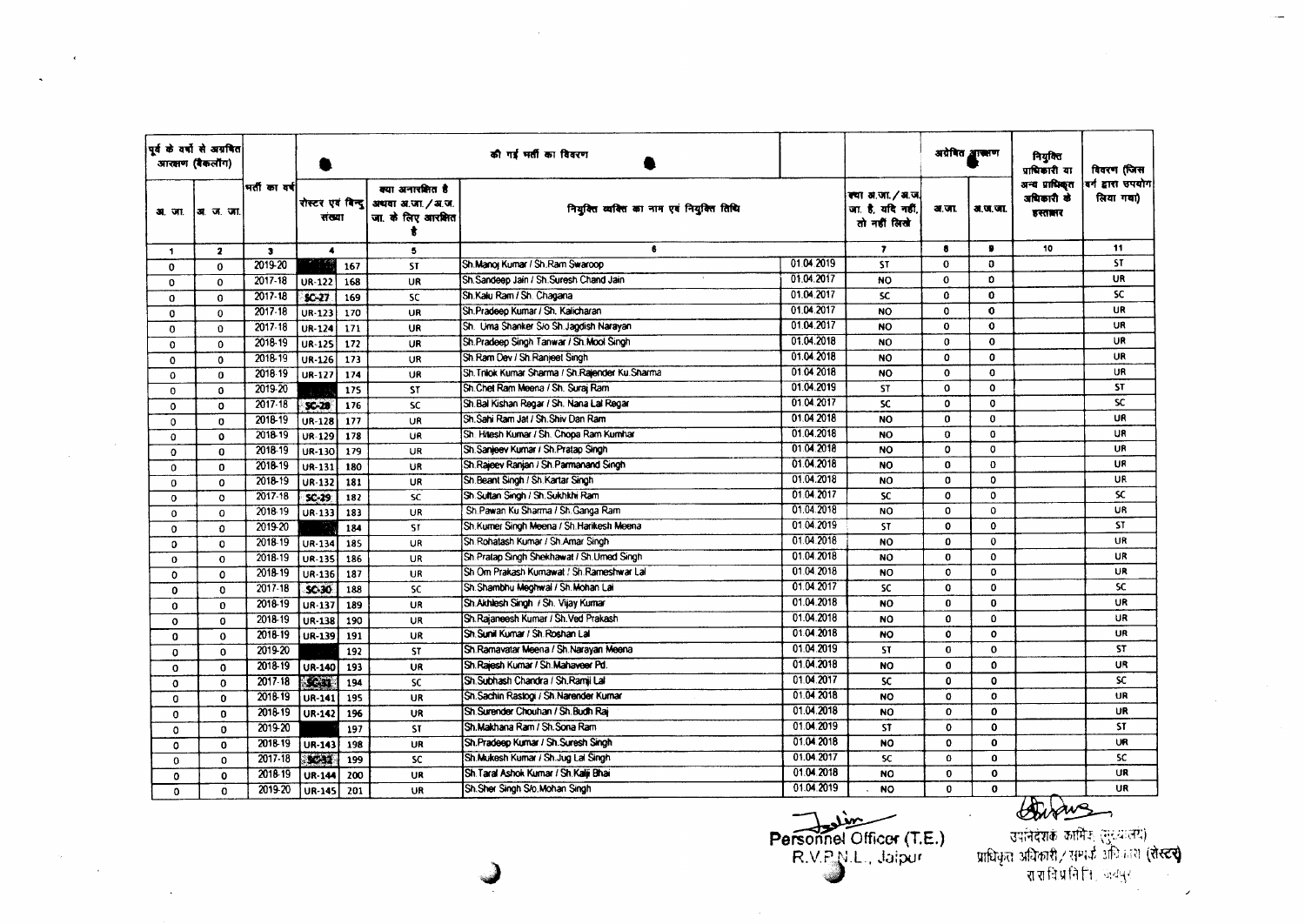" .

|              | पर्व के वर्षा से अग्रवित<br>आरझण (बैकलॉग) |              |                             |                  |                                                            | की गई भर्ती का विवरण                                              |            |                                                       | अप्रेषित आखाण   |                     | नियक्ति<br>प्राधिकारी या               | विवरण (जिस                   |
|--------------|-------------------------------------------|--------------|-----------------------------|------------------|------------------------------------------------------------|-------------------------------------------------------------------|------------|-------------------------------------------------------|-----------------|---------------------|----------------------------------------|------------------------------|
| अाजा         | ।अ.ज.जा                                   | मती का वर्ष  | रोस्टर एवं विन्दू<br>संख्या |                  | क्या अनारमित है<br>अथवा अ.जा. / अ.ज.<br>जा. के लिए आरक्षित | नियुक्ति व्यक्ति का नाम एवं नियुक्ति तिथि                         |            | क्या अ.जा. / अ.ज.<br>जा है. यदि नहीं.<br>तो नहीं लिखे | अ.जा.           | अ.ज.जा.             | अन्य प्राधिकृत<br>अधिकारी के<br>डरतातर | वर्ग डारा उपयोग<br>लिया गया) |
| -1           | $\mathbf{z}$                              | $\mathbf{3}$ | $\bullet$                   |                  | 5                                                          | 8                                                                 |            | $\overline{\phantom{a}}$                              | 8               | ۰                   | 10                                     | 11                           |
| 0            | $\mathbf{0}$                              | 2019-20      | <b>UR-146</b>               | 202              | UR                                                         | Sh.Dinesh Ku Dwivedi / Sh.Ram Akabal                              | 01.04.2019 | <b>NO</b>                                             | $\mathbf{0}$    | 0                   |                                        | <b>UR</b>                    |
| 0            | $\bf{0}$                                  | 2019-20      | UR-147                      | 203              | UR                                                         | Sh Ninama Dhirendra Ku, / Sh Ninama Manu Bhai                     | 01.04.2019 | <b>NO</b>                                             | $\mathbf{0}$    | 0                   |                                        | <b>UR</b>                    |
| $\mathbf 0$  | $\Omega$                                  | 2019-20      | UR-148                      | 204              | <b>UR</b>                                                  | Sh Asari Ashok Kumar / Sh Asari Kachara Bhai                      | 01.04.2019 | <b>NO</b>                                             | $\mathbf{0}$    | $\mathbf{0}$        |                                        | <b>UR</b>                    |
| 0            | $\mathbf{0}$                              | 2019-20      | <b>UR-149</b>               | 205              | <b>UR</b>                                                  | Sh Bhupender Khandelwal / Sh.Hari Narayan                         | 01.04.2019 | <b>NO</b>                                             | 0               | 0                   |                                        | UR                           |
| 0            | $\mathbf{0}$                              | 2019-20      | <b>UR-150</b>               | 206              | <b>UR</b>                                                  | Sh.Hernent Kumar / Sh.Ravinder Kumar                              | 01.04.2019 | <b>NO</b>                                             | $\mathbf{o}$    | $\mathbf{0}$        |                                        | UR.                          |
| $\Omega$     | $\mathbf{0}$                              | 2017.18      | $SC-33$                     | 207              | <b>SC</b>                                                  | Sh. Nokram Bhupesh / Sh. Gurudayal Bhupesh                        | 01.04.2017 | <b>SC</b>                                             | $\mathbf{0}$    | $\bf{0}$            |                                        | SC.                          |
| $\Omega$     | 0                                         | 2019-20      | UR-151                      | 208              | <b>UR</b>                                                  | Sh.Bharat Singh / Sh. Shiv Charan                                 | 01.04.2019 | <b>NO</b>                                             | $\Omega$        | $\bf{0}$            |                                        | UR                           |
| $\mathbf 0$  | $\Omega$                                  |              |                             | 209              | <b>ST</b>                                                  |                                                                   |            | <b>ST</b>                                             | 0               | $\mathbf{C}$        |                                        |                              |
| $\Omega$     | $\Omega$                                  | 2019-20      | UR-152                      | 210              | <b>UR</b>                                                  | Sh. Surender Kumar Vashisth / Sh. Krishan Pal Sharma              | 01.04.2019 | <b>NO</b>                                             | 0               | $\bullet$           |                                        | <b>UR</b>                    |
| $\Omega$     | 0                                         | 2019-20      | UR-153                      | 211              | UR                                                         | Sh.Jitender Singh Rathore / Sh.Saijan Singh                       | 01.04.2019 | NO.                                                   | $\Omega$        | C                   |                                        | <b>UR</b>                    |
| $\mathbf 0$  | $\Omega$                                  | 2019-20      | UR-154                      | 212              | UR                                                         | Sh Arvind Kumar Sharma / Sh Rama Shanker                          | 01.04.2019 | <b>NO</b>                                             | $\Omega$        | O                   |                                        | UR                           |
| $\mathbf 0$  | 0                                         | $2017 - 18$  | \$0.34                      | 213              | SC                                                         | Sh. Mahesh Kumar / Sh. Sukha Ram                                  | 01.04.2017 | <b>SC</b>                                             | $\mathbf{0}$    | $\mathbf 0$         |                                        | <b>SC</b>                    |
| $\Omega$     | $\mathbf 0$                               | 2019-20      | <b>UR-155</b>               | 214              | UR                                                         | Sh.Rajveer Singh / Sh.Sukh Deep Singh                             | 01042019   | <b>NO</b>                                             | $\mathbf{0}$    | $\Omega$            |                                        | UR                           |
| 0            | $\mathbf{0}$                              | $2019 - 20$  | <b>UR-156</b>               | 215              | <b>UR</b>                                                  | Sh.Mokhan Prajapati / Sh.Barkhu Prajapati                         | 01.04.2019 | <b>NO</b>                                             | 0               | $\mathbf 0$         |                                        | <b>UR</b>                    |
| $\mathbf 0$  | $\mathbf{0}$                              | 2019-20      | UR-157                      | 216              | <b>UR</b>                                                  | Sh.Gopal Chandra Yadav / Sh. Jagnarain Singh                      | 01.04.2019 | <b>NO</b>                                             | 0               | $\mathbf 0$         |                                        | UR                           |
| $\Omega$     | $\mathbf{o}$                              |              |                             | 217              | <b>ST</b>                                                  |                                                                   |            | <b>ST</b>                                             | $\mathbf 0$     | $\mathbf 0$         |                                        |                              |
| $\mathbf 0$  | $\mathbf{o}$                              | 2019-20      | <b>UR-158</b>               | 218              | UR                                                         | Sh.Kalu Ram Goswami / Sh.Bhawani Shanker                          | 01.04.2019 | <b>NO</b>                                             | $\Omega$        | $\mathbf{0}$        |                                        | UR                           |
| 0            | $\mathbf{O}$                              | 2017.18      | $SC-35$                     | 219              | SC.                                                        | Sh.Dinesh Kumar Mehara / Sh.Om Prakash Mehara                     | 01.04.2017 | <b>SC</b>                                             | $\mathbf 0$     | $\mathbf{0}$        |                                        | <b>SC</b>                    |
| $\mathbf 0$  | 0                                         | 2019-20      | UR-159                      | 220              | UR                                                         | Sh Kapil Dev Sharma / Sh Raiveer Sharma                           | 01.04.2019 | <b>NO</b>                                             | $\mathbf{o}$    | $\mathbf{o}$        |                                        | <b>UR</b>                    |
| $\Omega$     | $\bf{0}$                                  | 2019-20      | UR-160                      | 221              | UR                                                         | Sh.Anil / Sh. Chhagan Lai                                         | 01.04.2019 | <b>NO</b>                                             | $\mathbf{o}$    | $\Omega$            |                                        | <b>UR</b>                    |
| 0            | 0                                         | 2019-20      | UR-161                      | 222              | UR                                                         | Sh Patel Jayesh Kumar Karshnbhai / Sh Patel Karshnbhai Chaturbhuj | 01.04.2019 | <b>NO</b>                                             | $\mathbf{o}$    | 0                   |                                        | <b>UR</b>                    |
| $\mathbf{o}$ | $\mathbf{o}$                              | 2019-20      | UR-162                      | 223              | <b>UR</b>                                                  | Sh.Dilip Kumar Upadhyay / Sh.Yogendra Upadhyay                    | 01.04.2019 | <b>NO</b>                                             | 0               | $\mathbf 0$         |                                        | UR.                          |
| $\Omega$     | $\Omega$                                  | 2019-20      | <b>UR-163</b>               | 224              | UR                                                         | Sh. Maneesh Kumar Sharma / Sh. Dwarika Pd. Sharma                 | 01.04.2019 | <b>NO</b>                                             | $\mathbf{0}$    | $\mathbf 0$         |                                        | UR                           |
| $\Omega$     | $\bf{0}$                                  |              |                             | 225              | <b>ST</b>                                                  |                                                                   |            | <b>ST</b>                                             | $\mathbf{o}$    | 0                   |                                        |                              |
| $\mathbf 0$  | $\Omega$                                  | 2017.18      | $SC-36$                     | 226              | SC.                                                        | Sh.Mukhtar Singh / Sh. Hujur Singh                                | 01.04.2017 | <b>SC</b>                                             | 0               | $\mathbf 0$         |                                        | SC.                          |
| $\mathbf{o}$ | $\mathbf{0}$                              | 2019-20      | <b>UR-164</b>               | 227              | UR                                                         | Sh.Panchal Brijal Kumar / Sh.Ashok Bhai                           | 01.04.2019 | <b>NO</b>                                             | 0               | $\ddot{\mathbf{0}}$ |                                        | <b>UR</b>                    |
| $\mathbf{o}$ | $\Omega$                                  | 2019-20      | UR-165                      | 228              | <b>UR</b>                                                  | Sh Jitesh Kumar / Sh Kalicharan                                   | 01.04.2019 | <b>NO</b>                                             | $\mathbf{0}$    | $\Omega$            |                                        | UR                           |
| $\mathbf o$  | 0                                         | 2019-20      | UR-166                      | $\overline{229}$ | <b>UR</b>                                                  | Sh.Prajapati Jignesh Kumar / Sh.Prajapati Kalidas                 | 01.04.2019 | NO.                                                   | $\mathbf{0}$    | $\mathbf{o}$        |                                        | UR                           |
| $\mathbf{o}$ | $\mathbf 0$                               | 2019-20      | UR-167                      | 230              | UR                                                         | Sh.Damor Pravin Kumar / Sh.Lallu Bhai                             | 01.04.2019 | <b>NO</b>                                             | $\mathbf{o}$    | $\mathbf{o}$        |                                        | UR                           |
| $\Omega$     | $\bf{0}$                                  | 2019-20      | <b>UR-168</b>               | 231              | UR                                                         | Sh.Pravin Kumar Bhatu Bhai Dedun / Sh.Batu Bhai Dedun             | 01.04.2019 | <b>NO</b>                                             | $\mathbf{0}$    | $\mathbf 0$         |                                        | <b>UR</b>                    |
| $\bf{0}$     | $\mathbf{0}$                              | $2017 - 18$  | 50-37                       | 232              | SC.                                                        | Sh.Babu Singh / Sh. Mukhtar Singh                                 | 01.04.2017 | SC                                                    | $\Omega$        | $\Omega$            |                                        | sc.                          |
| $\mathbf o$  | $\mathbf{0}$                              | 2019-20      | UR-169                      | 233              | UR                                                         | Sh. Sampat Ram Choudhary / Sh. Badri Lal                          | 01.04.2019 | N <sub>O</sub>                                        | $\Omega$        | $\mathbf 0$         |                                        | UR                           |
| $\mathbf{0}$ | $\mathbf{0}$                              |              |                             | 234              | ST.                                                        |                                                                   |            | 57                                                    | 0               | $\mathbf{o}$        |                                        |                              |
| $\bf{0}$     | 0                                         | 2019-20      | <b>UR-170</b>               | 235              | UR                                                         | Sh. Blijender Kumar / Sh. Punya Ram                               | 01.04.2019 | SC.                                                   | 0 <sup>44</sup> | $\ddot{\mathbf{o}}$ |                                        | SC.                          |
| $\Omega$     | $\mathbf{0}$                              | 2019-20      | $u_{171}$                   | 236              | UR                                                         | Sh. Mukesh Kumar Nayak / Sh. Bhura Lal                            | 01.04.2019 | <b>SC</b>                                             | 0               | 0                   |                                        | SC.                          |

 $\mathcal{F}_{\mathcal{A}}$ 

 $\mathcal{L}_{\mathbf{A}}$ 

بتليها

 $\mathcal{L}_{\mathcal{L}}$ 

C

Person $\approx 1$  Othcar (T.E.) R.V.P.N.L\_. Jaipur

 $\overline{\mathcal{A}}$   $\overline{\mathcal{A}}$   $\overline{\mathcal{A}}$   $\overline{\mathcal{A}}$   $\overline{\mathcal{A}}$   $\overline{\mathcal{A}}$   $\overline{\mathcal{A}}$   $\overline{\mathcal{A}}$   $\overline{\mathcal{A}}$   $\overline{\mathcal{A}}$   $\overline{\mathcal{A}}$   $\overline{\mathcal{A}}$   $\overline{\mathcal{A}}$   $\overline{\mathcal{A}}$   $\overline{\mathcal{A}}$   $\overline{\mathcal{A}}$   $\overline{\mathcal{A}}$   $\overline{\mathcal{A}}$   $\overline{\$ 

**.1**

 $\mathbf{I}$ 

 $\mathbf{1}$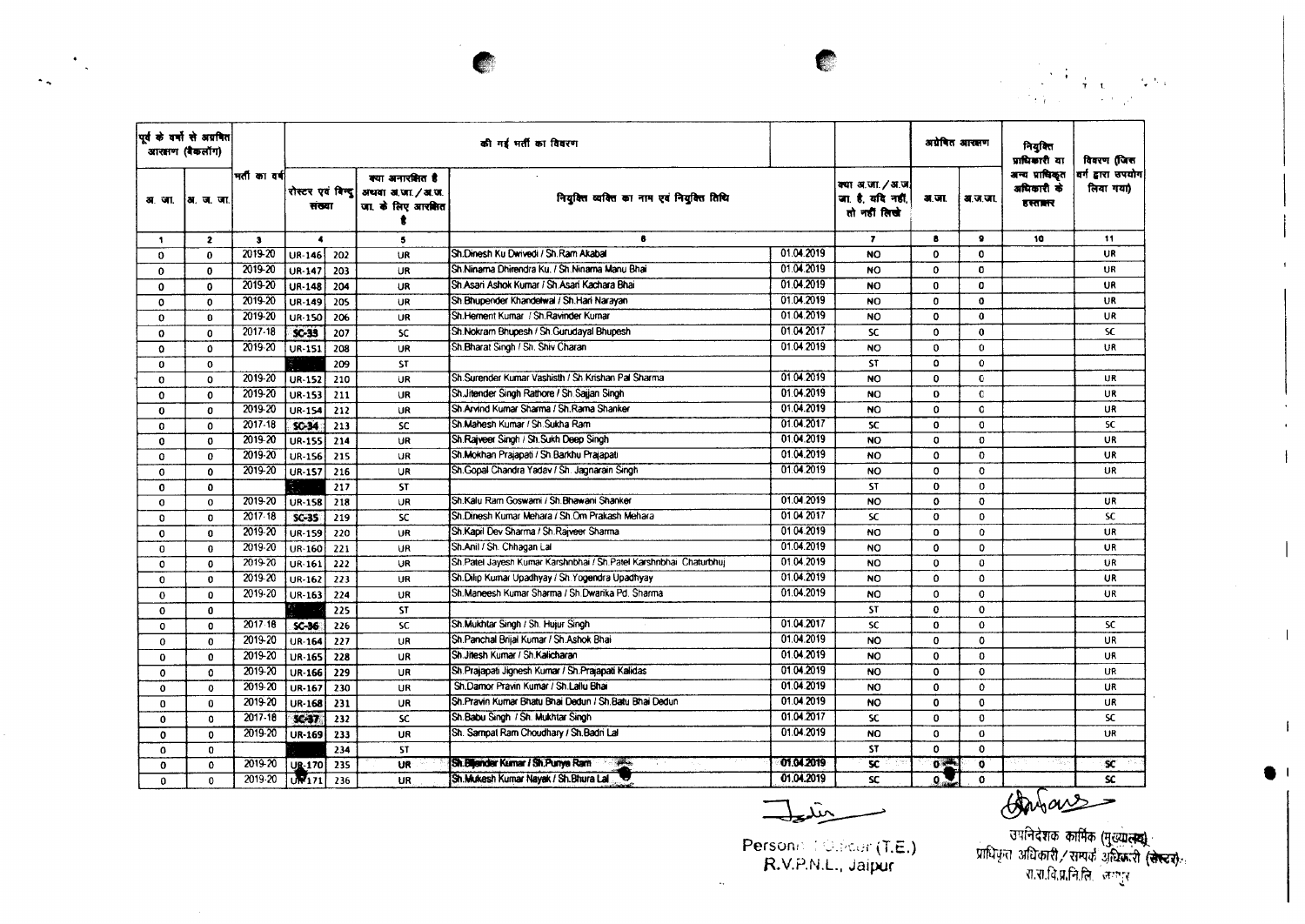|              | पूर्व के वर्षों से अग्रवित<br>.<br>आरक्षण (बैकलॉग) |              |                             |                  |                                                          | की गई भर्ती का विवरण                                          |            |                                                      | अवेबित आसान  |              | सुद्धवित<br>प्राधिकारी या               | विवरण (जिस                     |
|--------------|----------------------------------------------------|--------------|-----------------------------|------------------|----------------------------------------------------------|---------------------------------------------------------------|------------|------------------------------------------------------|--------------|--------------|-----------------------------------------|--------------------------------|
|              | अ. जा.  अ. ज. जा.                                  | भर्तीकावर्ष  | रोस्टर एवं बिन्दु<br>संख्या |                  | क्या अनारशित है<br>अधवा अ.जा./अ.ज.<br>जा. के लिए आरक्षित | नियुक्ति व्यक्ति का नाम एवं नियुक्ति तिथि                     |            | क्या अ.जा./ अ.ज<br>जा. है, यदि नहीं,<br>तो नहीं लिखे | अ.जा.        | श.ज.जा.      | अन्य प्राधिकृत<br>अधिकारी के<br>इस्तातर | वर्ग द्वारा उपयोग<br>लिया गया) |
| 1            | $\overline{\mathbf{z}}$                            | $\mathbf{3}$ | $\blacktriangleleft$        |                  | 5                                                        | 6                                                             |            | $\overline{ }$                                       | $\bullet$    |              | 10                                      | 11                             |
| 0            | $\mathbf{0}$                                       | 2019-20      | $UR-172$                    | 237              | UR                                                       | Sh.Htech Kumar Jatav / Sh.Bhagwan Sahay<br>1999年10月19日,19月11日 | 01.04.2019 | $\mathbf{C}$                                         | $\bullet$    | $\bullet$    | 76F)                                    | $\mathbf{x}$                   |
| 0            | $\mathbf{0}$                                       | 2017-18      | <b>SC-38</b>                | 238              | <b>SC</b>                                                | Sh. Babu Lai Mahawar / Sh. Nathu Lai                          | 01.04.2017 | SC                                                   | $\mathbf{o}$ | 0            |                                         | <b>SC</b>                      |
| $\mathbf{o}$ | $\mathbf 0$                                        |              | UR-173                      | 239              | <b>UR</b>                                                |                                                               |            | <b>NO</b>                                            | $\mathbf 0$  | O            |                                         |                                |
| $\mathbf{0}$ | 0                                                  |              | UR-174                      | $\overline{240}$ | UR                                                       |                                                               |            | <b>NO</b>                                            | 0            | $\mathbf{0}$ |                                         |                                |
| $\Omega$     | $\mathbf 0$                                        |              | <b>UR-175</b>               | 241              | <b>UR</b>                                                |                                                               |            | <b>NO</b>                                            | 0            | $\bf{0}$     |                                         |                                |
| $\mathbf 0$  | $\mathbf{o}$                                       |              | خ وفارا                     | 242              | ST                                                       |                                                               |            | <b>ST</b>                                            | $\mathbf{0}$ | $\mathbf 0$  |                                         |                                |
| 0            | 0                                                  |              | UR-176                      | 243              | UR                                                       |                                                               |            | NO                                                   | $\mathbf 0$  | $\bf{0}$     |                                         |                                |
| 0            | $\mathbf 0$                                        | $2018 - 19$  | $SC-39$                     | 244              | <b>SC</b>                                                | Sh.Pooran Mal Raiger / Sh.Mool Chand                          | 01.04.2018 | <b>SC</b>                                            | $\bullet$    | $\mathbf 0$  |                                         | SC.                            |
| $\mathbf 0$  | $\mathbf 0$                                        |              | UR-177                      | 245              | UR                                                       |                                                               |            | <b>NO</b>                                            | 0            | 0            |                                         |                                |
| $\mathbf{o}$ | $\mathbf{o}$                                       |              | UR-178                      | 246              | <b>UR</b>                                                |                                                               |            | NO                                                   | $\mathbf 0$  | 0            |                                         |                                |
| $\mathbf{o}$ | $\mathbf 0$                                        |              | <b>UR-179</b>               | 247              | UR                                                       |                                                               |            | <b>NO</b>                                            | $\mathbf 0$  | $\mathbf 0$  |                                         |                                |
| $\mathbf 0$  | $\mathbf{o}$                                       |              | UR-180                      | 248              | UR                                                       |                                                               |            | <b>NO</b>                                            | $\mathbf 0$  | $\mathbf 0$  |                                         |                                |
| $\bf{0}$     | $\mathbf{0}$                                       |              | <b>UR-181</b>               | 249              | UR                                                       |                                                               |            | NO                                                   | $\mathbf{0}$ | $\mathbf 0$  |                                         |                                |
| $\mathbf 0$  | $\mathbf 0$                                        |              | $\sim$                      | 250              | <b>ST</b>                                                |                                                               |            | <b>ST</b>                                            | $\mathbf{0}$ | $\mathbf{0}$ |                                         |                                |
| 0            | $\mathbf 0$                                        | 2018-19      | <b>SC-40</b>                | 251              | ${\sf SC}$                                               | Sh. Vijendra Singh / Sh. Ran Singh                            | 01.04.2018 | SC                                                   | $\mathbf 0$  | $\mathbf{o}$ |                                         | SC.                            |
| $\mathbf 0$  | $\mathbf{o}$                                       |              | UR-182                      | 252              | UR                                                       |                                                               |            | <b>NO</b>                                            | $\mathbf 0$  | $\mathbf{O}$ |                                         |                                |
| $\bf{0}$     | $\mathbf 0$                                        |              | UR-183                      | 253              | <b>UR</b>                                                |                                                               |            | <b>NO</b>                                            | $\mathbf 0$  | $\mathbf 0$  |                                         |                                |
| 0            | $\mathbf 0$                                        |              | <b>UR-184</b>               | 254              | UR                                                       |                                                               |            | NO                                                   | $\mathbf 0$  | $\mathbf 0$  |                                         |                                |
| $\mathbf{0}$ | $\mathbf{0}$                                       |              | UR-185                      | $\overline{255}$ | UR                                                       |                                                               |            | <b>NO</b>                                            | $\bf 0$      | 0            |                                         |                                |
| 0            | $\mathbf 0$                                        |              | UR-186                      | 256              | <b>UR</b>                                                |                                                               |            | NO                                                   | 0            | $\mathbf 0$  |                                         |                                |
| 0            | $\mathbf 0$                                        | 2019-20      | $SC-41$                     | $\overline{257}$ | <b>SC</b>                                                | Sh.Subash Chand / Sh.Bhullu Ram                               | 01.04.2019 | <b>SC</b>                                            | $\bf{0}$     | $\mathbf 0$  |                                         | SC.                            |
| $\mathbf 0$  | $\mathbf 0$                                        |              | UR-187                      | 258              | UR                                                       |                                                               |            | <b>NO</b>                                            | $\mathbf 0$  | 0            |                                         |                                |
| $\mathbf 0$  | $\mathbf{0}$                                       |              |                             | 259              | ST                                                       |                                                               |            | <b>ST</b>                                            | $\circ$      | $\mathbf 0$  |                                         |                                |
| 0            | $\mathbf{0}$                                       |              | <b>UR-188</b>               | 260              | <b>UR</b>                                                |                                                               |            | <b>NO</b>                                            | $\mathbf{0}$ | 0            |                                         |                                |
| 0            | 0                                                  |              | UR-189                      | $\overline{261}$ | UR                                                       |                                                               |            | <b>NO</b>                                            | $\mathbf 0$  | $\mathbf o$  |                                         |                                |
| $\mathbf 0$  | $\mathbf{0}$                                       |              | UR-190                      | $\overline{262}$ | UR                                                       |                                                               |            | <b>NO</b>                                            | $\mathbf{0}$ | $\mathbf 0$  |                                         |                                |
| 0            | $\mathbf 0$                                        | 2019-20      | $SC-42$                     | 263              | SC                                                       | Sh.Daulat Ram / Sh.Khillu Ram                                 | 01.04.2019 | <b>SC</b>                                            | $\mathbf 0$  | $\bf{0}$     |                                         | SC                             |
| $\mathbf 0$  | $\mathbf{0}$                                       |              | <b>UR-191</b>               | 264              | UR                                                       |                                                               |            | <b>NO</b>                                            | $\mathbf 0$  | $\Omega$     |                                         |                                |
| $\bf{0}$     | 0                                                  |              | UR-192                      | 265              | UR                                                       |                                                               |            | <b>NO</b>                                            | 0            | $\mathbf o$  |                                         |                                |
| $\mathbf 0$  | $\mathbf 0$                                        |              | UR-193                      | 266              | UR                                                       |                                                               |            | <b>NO</b>                                            | $\mathbf{0}$ | $\mathbf{o}$ |                                         |                                |
| 0            | $\mathbf{0}$                                       |              |                             | $\overline{267}$ | <b>ST</b>                                                |                                                               |            | <b>ST</b>                                            | 0            | $\mathbf 0$  |                                         |                                |
| 0            | $\mathbf 0$                                        |              | UR-194                      | 268              | UR                                                       |                                                               |            | <b>NO</b>                                            | $\mathbf{o}$ | $\mathbf 0$  |                                         |                                |
| O            | $\mathbf{o}$                                       | 2019-20      | $5$                         | $\overline{269}$ | $\overline{\mathbf{S}}$                                  | Sh Narendra Singh / Sh Panna Lal Jatav                        | 01.04.2019 | SC                                                   | $\mathbf 0$  | $\mathbf{o}$ |                                         | ${\bf s}$                      |
| $\mathbf 0$  | $\mathbf 0$                                        |              | UR-195                      | 270              | UR                                                       |                                                               |            | <b>NO</b>                                            | $\bf{0}$     | $\mathbf 0$  |                                         |                                |
| $\mathbf{0}$ | $\mathbf{o}$                                       |              | UR-196 271                  |                  | <b>UR</b>                                                |                                                               |            | <b>NO</b>                                            | $\Omega$     | $\mathbf 0$  | $\pi$                                   |                                |

 $\sim 10^7$ 

 $\langle \bullet \rangle$ 

 $\bullet$ 

 $\exists$ Personnel Officer (T.E.)<br>R.V.P.N.L., Jaipur

कारिया कार्यक्रम (सेस्टर)<br>उपनिवेश्य कार्यिक (से प्रत्य)<br>पर्वाप्रस्त (सेस्टर)<br>पर्साय कोरिया पर्वाप्त

 $\label{eq:2.1} \frac{1}{2} \sum_{i=1}^n \frac{1}{2} \sum_{j=1}^n \frac{1}{2} \sum_{j=1}^n \frac{1}{2} \sum_{j=1}^n \frac{1}{2} \sum_{j=1}^n \frac{1}{2} \sum_{j=1}^n \frac{1}{2} \sum_{j=1}^n \frac{1}{2} \sum_{j=1}^n \frac{1}{2} \sum_{j=1}^n \frac{1}{2} \sum_{j=1}^n \frac{1}{2} \sum_{j=1}^n \frac{1}{2} \sum_{j=1}^n \frac{1}{2} \sum_{j=1}^n \frac{$